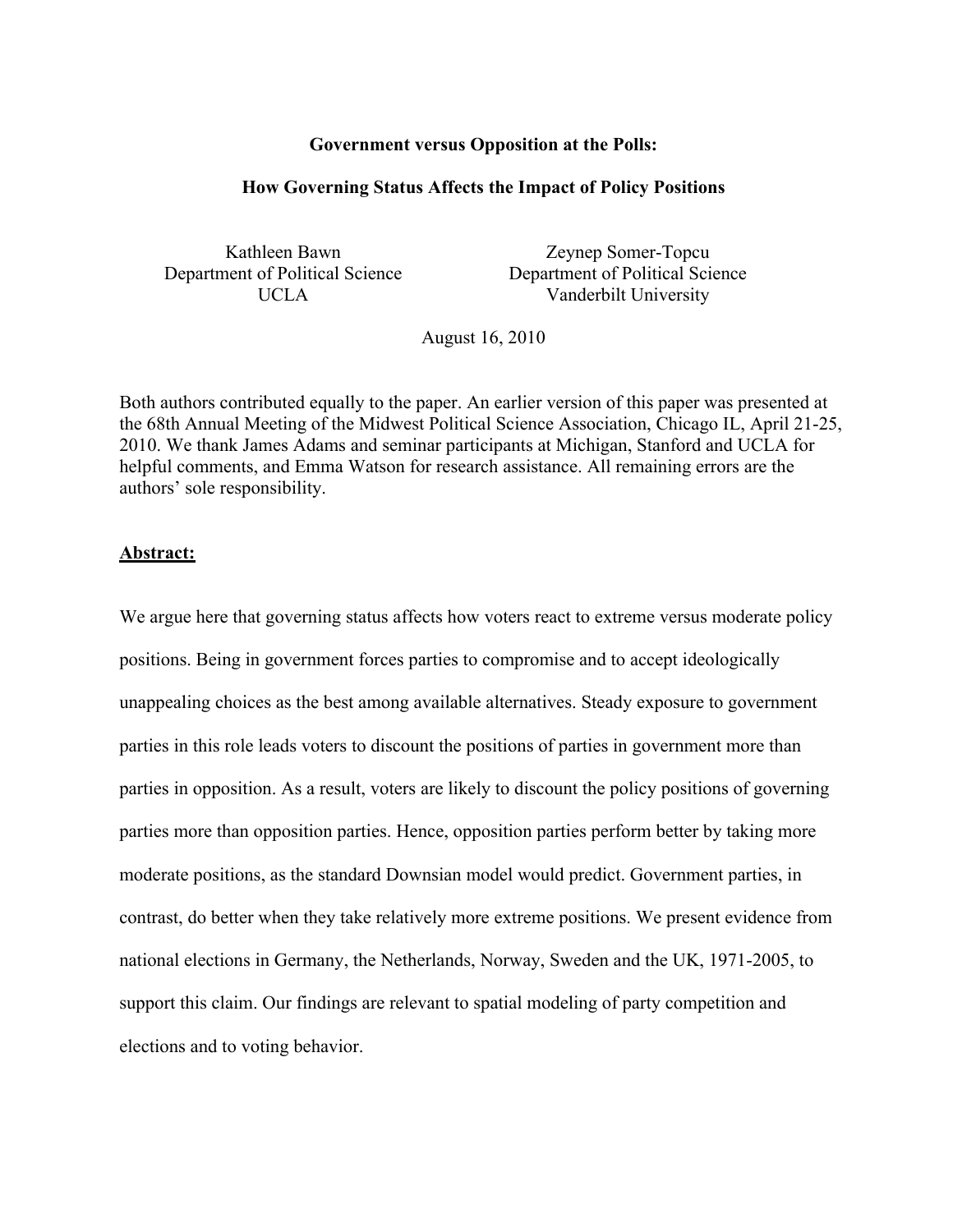Parliamentary elections can be thought of as pitting right against left, fresh faces versus the old guard, government versus opposition. This paper is about the last distinction, government versus opposition. We argue that electoral fortunes of government parties are shaped differently from opposition parties. In one sense, this argument is not remotely novel. It is well known that the economy -- the best-understood predictor of electoral outcomes -- affects government parties differently from opposition parties.<sup>1</sup> But the difference does not end there. Factors other than the economy that help governing parties may not work for opposition parties and vice versa. In particular, we will show that the effect of policy position on vote share depends on governing status. Government parties do better when they take relatively extreme positions, and opposition parties do better when their positions are relatively moderate.

The logic of this difference is due to differences in the quantity and nature of the information voters have about parties (see Butt, 2006). Voters can evaluate government parties on the basis of recent performance, but they must judge opposition parties on the basis of rhetoric and conjecture. This difference may or may not work to the advantage of governing parties. On the one hand, the higher profile of governing parties gives them the opportunity to display their competence as rulers, to demonstrate the efficacy of their policy programme, and to articulate the logic of their ideological vision. On the other hand, governing parties often find themselves faced with daunting problems, and held responsible for circumstances beyond their control (Achen and Bartels, 2004). A governing party's best available policy option will often have unfortunate consequences, and governing responsibly often necessitates choices that run counter to core ideological values. Indeed, Mackie and Rose's (1983) cross-national study found

<sup>&</sup>lt;sup>1</sup> See Duch and Stevenson (2008) for recent work in this area.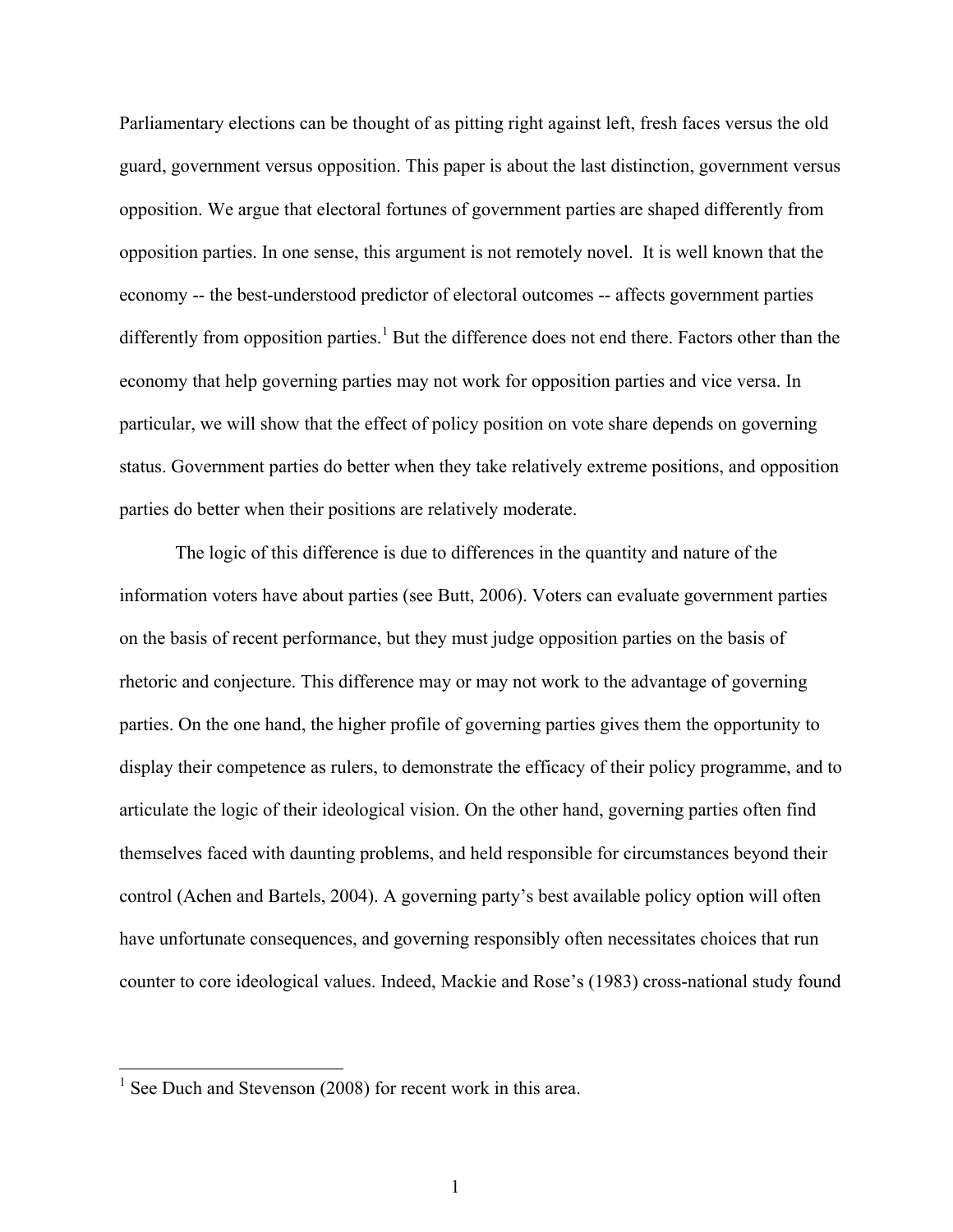that sometimes a party's vote share increases after it has been in government, somewhat more often it decreases (see also Adams, Clark, Ezrow and Glasgow, 2006; Clark, 2009).

We argue here that governing status affects how voters react to extreme versus moderate policy positions. During the long periods between elections, voters are relentlessly reminded that governing parties can rarely implement their stated policy goals. Voters observe a steady stream of stories in which governing parties are forced to compromise: compromise with coalition partners and other political actors, compromise in the face of budget constraints and ideologically inconvenient realities. Any voter who pays attention will take with a grain of salt the policy goals espoused by parties in government. Relatively extreme positions taken by governing parties will be discounted and interpreted by voters as implying a much more moderate outcome (Grofman, 1985). Voter cynicism about governing parties can be an electoral asset, however, if the discounted party position ends up close to the ideal points of a large number of voters.

Of course, a sophisticated voter might well discount the policy position of opposition parties as well. Voters might reason that current opposition parties would face the same constraints and obstacles if they were in power. Or they might recall how the current opposition performed in government sometime in the past. Undoubtedly some voters do display this level of sophistication. But many will not. Many voters' level of interest in politics is sufficient to motivate keeping up with current events, but falls short of inspiring a nuanced model of institutional accountability or detailed historical memory. Moreover, the most recent information voters have about opposition parties is skewed away from compromise and moderation. Opposition parties have ample opportunity to stake out clear and strong ideological positions. Indeed, they generally have little opportunity to do anything else.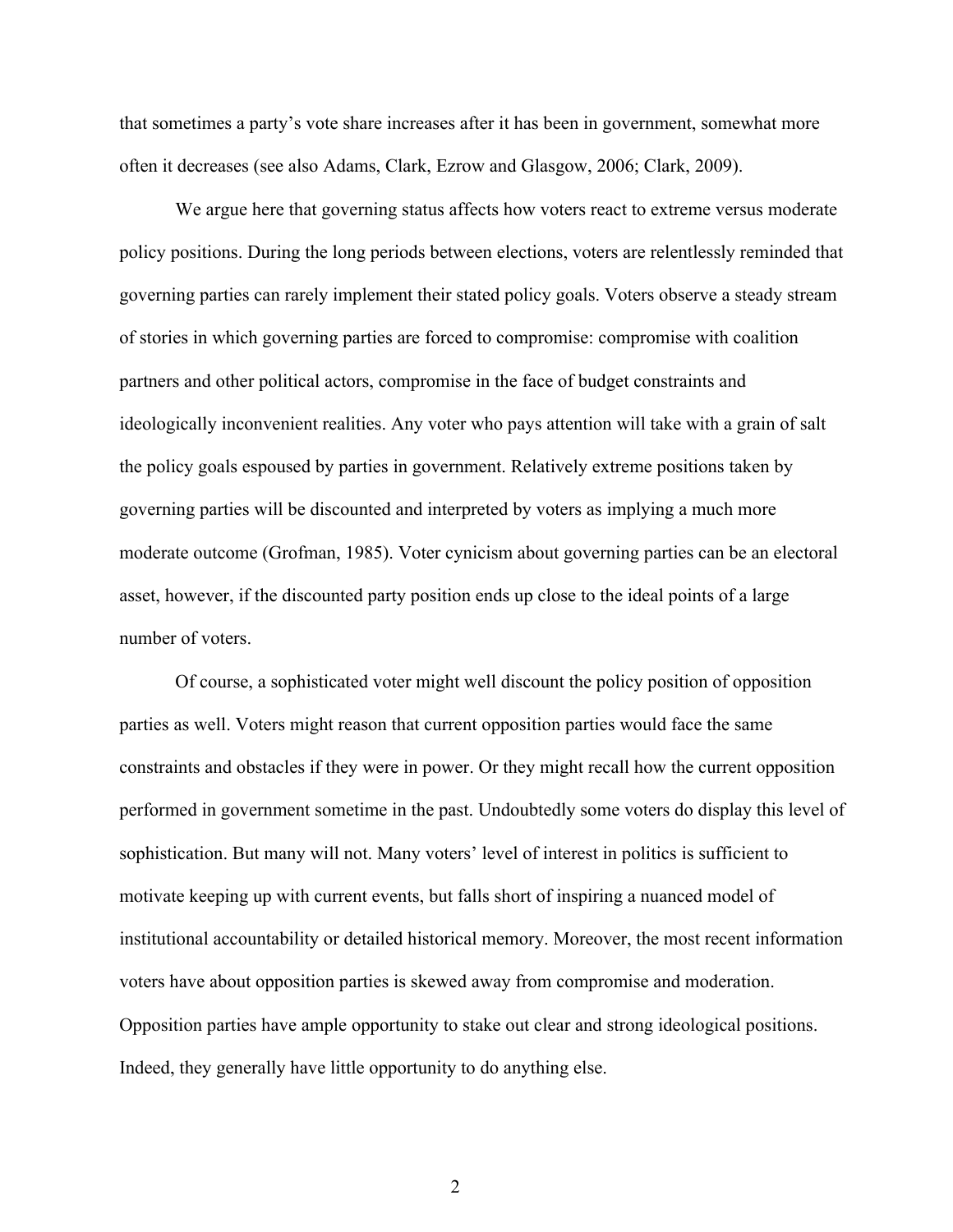The difference in government and opposition roles means that voters are likely to enter the campaign period more skeptical about governing parties in terms of commitment to policy goals and ability to implement those goals. Voters are likely to discount the policy positions of governing parties more than opposition parties. As a result, governing parties, we will show, gain votes when they take positions farther from the political center, and more extreme than the ideal positions of their supporters. We present evidence from national elections in Germany, the Netherlands, Norway, Sweden and the UK, 1971-2005, to support this claim.

Our findings are relevant to spatial modeling of party competition and elections and to voting behavior. With respect to spatial modeling, we challenge a central tenet, the median voter theorem (Downs, 1957), by showing that governing parties win votes if they move toward more extreme positions. This contributes to existing debates about whether people vote for the ideologically closest party or whether they discount party positions or vote for more extreme parties (a la directional voting). We show that, for governing parties, being more extreme helps to increase party vote shares. Finally, ours is one of only a few studies to examine the electoral performance of both governing and opposition parties (e.g. Butt, 2006). The vast economic voting literature focuses on governing parties' electoral prospects. By examining how party positions affect not only governing parties but also opposition parties we hope that we open a new discussion on opposition party strategies and their consequences.

Our argument proceeds as follows. Section 1 briefly reviews the literature on party position and vote choice. Section 2 develops our argument about government versus opposition roles as an extension of Grofman's (1985) discounting model of spatial vote choice. Section 3 describes the data we use to examine how government status conditions the impact of party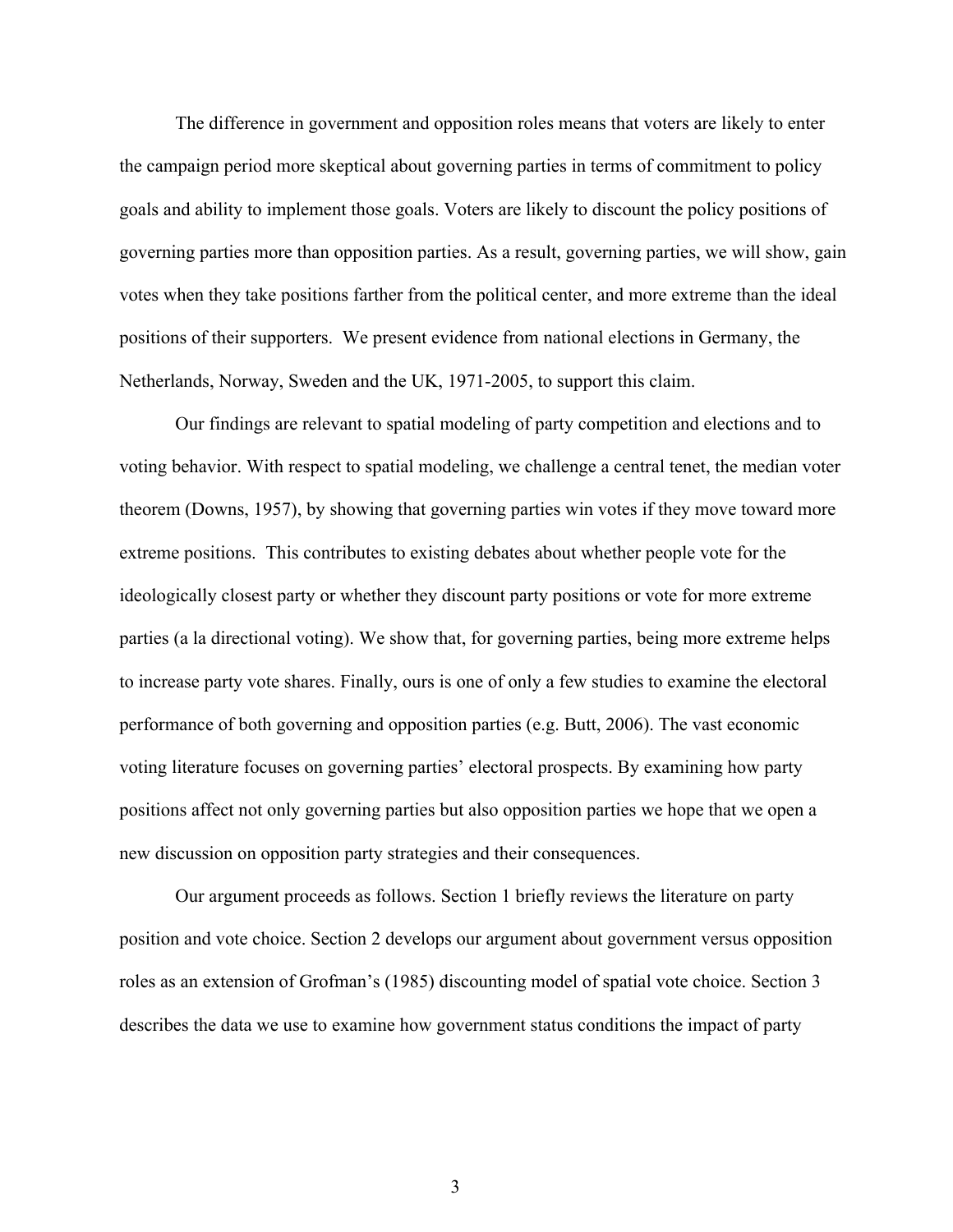position on vote share. Section 4 presents our main findings and Section 5 discusses extensions and robustness.

#### **1. Background: Models of party position and vote choice**

Anthony Downs's (1957) model of electoral competition in the United States remains the foundation of our current understanding of party positioning in multi-party as well as two-party systems. Downs famously applied Hotelling's model of spatial economic competition to winnertake-all elections. Envisioning a unidimensional left-right policy space, and postulating that voters vote for the party closest to their own position, Downs identified the powerful incentive for an office-seeking party to adopt the position of the median voter. In the context of the twoparty system that Downs had in mind, his model is often taken to predict convergence. That is, both parties should adopt the position of the median voter.

Fifty-odds years later, despite the compelling logic of the Downsian model, there is little evidence that parties or candidates actually converge (Erikson and Wright, 1997; Ansolabehere et al., 2001). Why the discrepancy? One conjecture is that parties are motivated, at least in part, by intrinsic policy preferences, not simply the desire to win office (Wittman, 1983; Calvert, 1985; Bawn et al., 2005). A second prominent set of theories argues that parties must please activists as well as ordinary voters, because the former provide campaign resources of various forms (Moon, 2004). Those who become activists generally have extreme preferences, giving parties an incentive to diverge from the median position (Aldrich, 1983).

When we turn our attention to systems with more than two parties, the question of divergence *per se* recedes. Equilibrium positions need not be centrist, particularly when elections outcomes involve proportional representation, and governments take the form of multi-party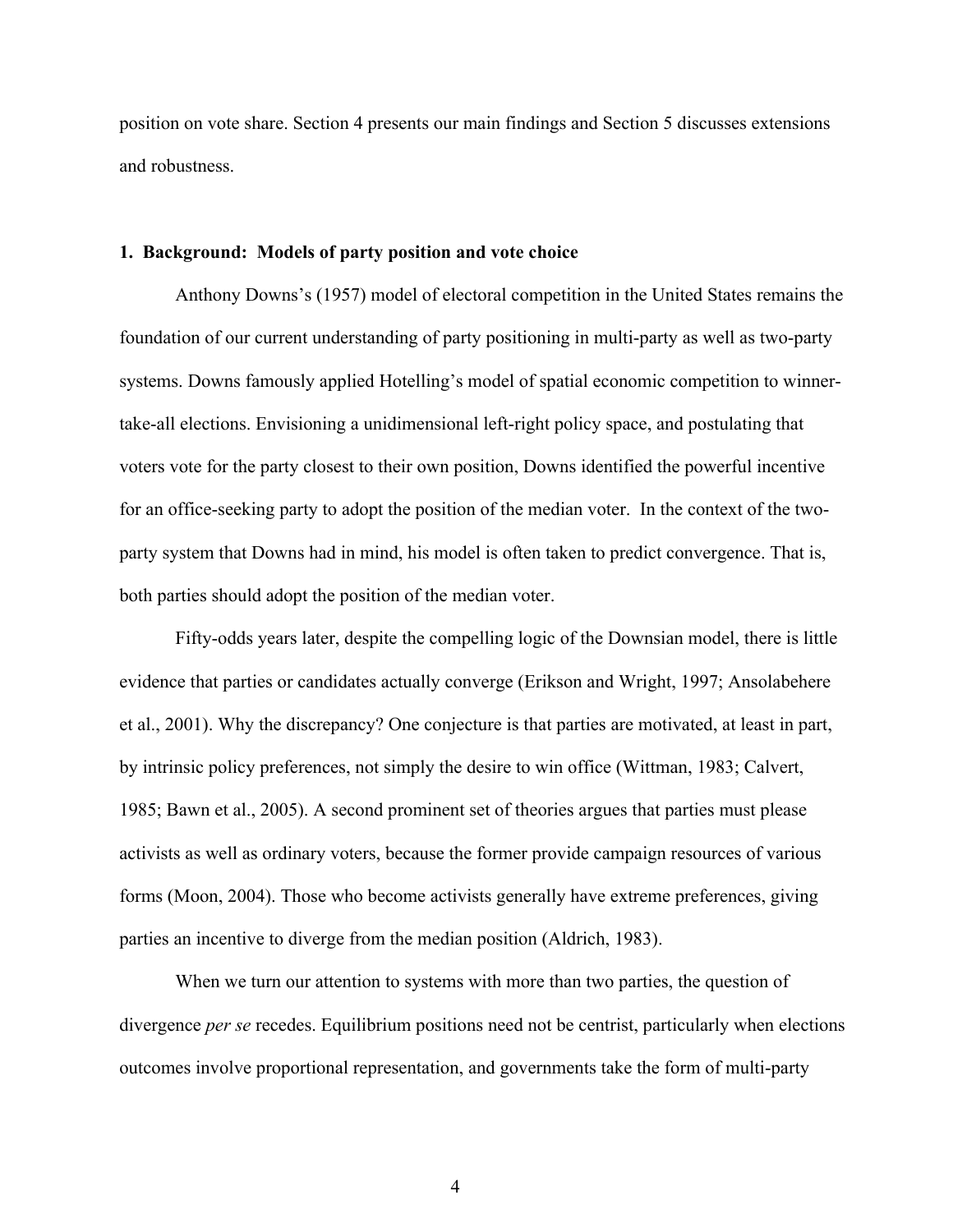coalitions. But here too, data indicate that parties take positions more extreme than those predicted by spatial proximity models. Adams et al. (2005) studied the problem of optimal positioning by office-oriented parties in multi-party systems, and found that actual positions were systematically more extreme than theoretical predictions.

Excess extremism in multi-party contexts could be due to either policy-oriented parties or pressure from extremist activists, just as in the two-party case. Another possibility -- particularly important in multi-party elections -- is that proximity is not the basis for vote choice. Rabinowitz and MacDonald (1989) developed the "directional" model that claims that a voter will support the party or candidate which is most likely to move policy in her desired direction. Parties with more extreme positions are likely to be perceived as more committed to the desired change; thus extremism can be electorally successful.

Directional theory, unlike Downs and the other theories under discussion, rests on a model of cognition and decision-making different from conventional assumptions about rationality. But the spatial proximity decision rule can also be challenged within the rational choice framework. Grofman's (1985) discounting model argues that voters realize that parties and candidates cannot fully deliver what they promise, and discount positions accordingly. If a party's position is X and the status quo is S, the voter realizes that the policy that party X will actually be able to implement is some convex combination of X and S:

$$
X' = \omega S + (1 - \omega) X \tag{1}
$$

where  $0 < \omega < 1$  denotes the extent to which party positions are discounted.

This model implies that voters will vote for a farther party over a nearer one under circumstances which are reasonable and broad, but not all encompassing. Figure 1a, based on Grofman's Example 1 (p. 231), shows such a case. The voter's ideal point V is closer to party L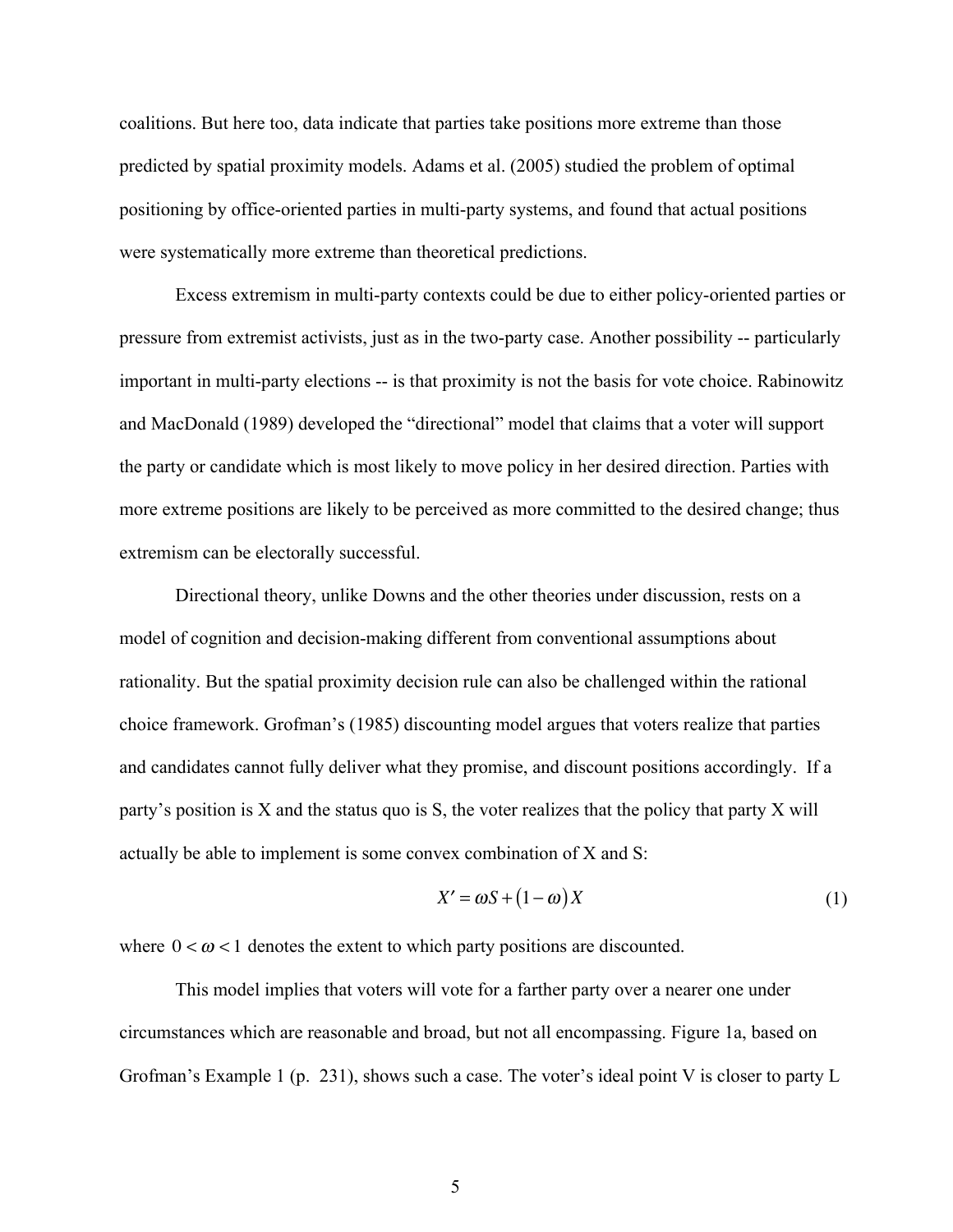than to party R, but the voter thinks that either party will be able to implement a policy half-way  $(\omega = 0.5)$  between its ideal point and the status quo, S. Considering these discounted positions, L' and R′, the voter finds R to be the better choice because R′ is closer to her ideal point than L′.

## [Figure 1 about here]

Once the possibility of discounting is raised, it is hard to argue that voters would accept policy positions at face value. The interesting question then becomes, when do we expect more or less discounting? Kedar (2005, 2006, 2009) offers an institutional answer: voters discount party positions more when institutions require power sharing and compromise. Coalition governments, federalism and presidentialism will all lead to greater discounting.

Kedar's Compensational Vote Model predicts testable differences across countries, which she shows are supported by individual level data. Our focus, in contrast, is on differences within a country. We use the discounting model to explore the consequences of our assertion that voters discount the positions of governing parties more than opposition parties.

### **2. Theory: Extreme positions increase votes for government parties**

Our argument is that greater discounting of government party positions means that government parties may gain centrist votes by moving toward the extremes. To show this, we assume that the distribution of voters is tent-shaped (single mode coinciding with mean and median), an assumption that is generally accurate for the Western European countries we are interested in. Holding the positions of other parties constant, when does a small movement toward the extreme bring a party's discounted position closer to that of the median voter?

Consider Figure 1(b). S, V (which can now be thought of as the median voter) and R (now labeled  $R_0$ ) are the same as in panel (a), but panel (b) reflects much more discounting. Here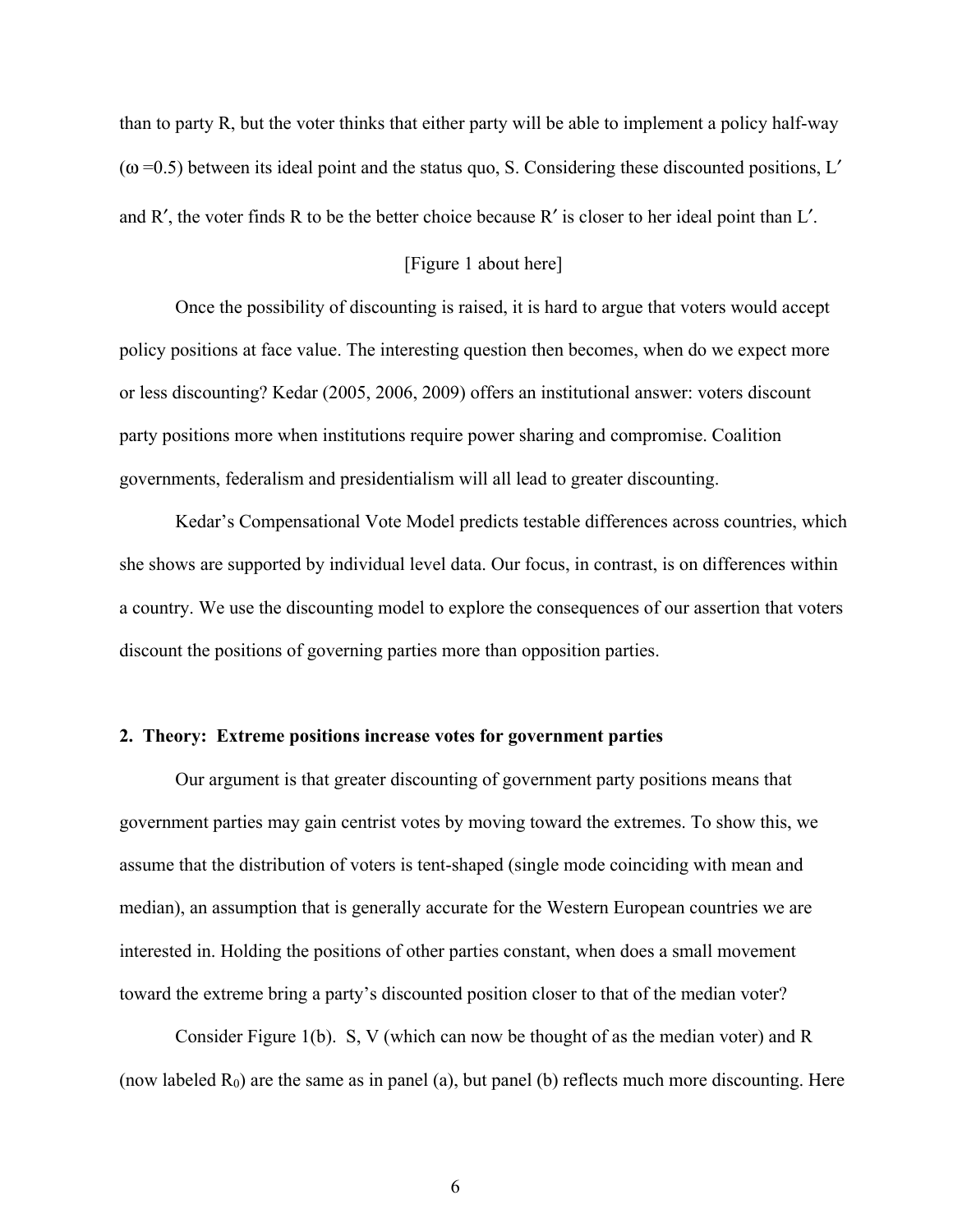the voter thinks that party R will be able to implement only 10% of its desired change in the status quo ( $\omega$  = 0.90), resulting a discounted position R'<sub>0</sub>. Now if party R becomes slightly more extreme, its discounted position moves closer to the median voter's. Holding the positions of other parties (whatever they may be) equal, party R could gain votes by becoming more extreme.

More generally, the discounted position of any party will move closer to centrist voter as the party moves to a more extreme position under the following conditions. First, the party's actual position is on the same side of the status quo as the voter. Second, the party's discounted position must be between the status quo and the voter's position. Given  $V > S$  and continuing to use R to denote the party's ideal point,<sup>2</sup> the requirements are thus (i)  $R > S$  and (ii)  $R' < V$ . Recalling the definition of the discounted position in equation (1) above, the second condition becomes

$$
\omega S + (1 - \omega) R < V
$$

which can be written as

$$
\frac{R-V}{V-S} < \frac{\omega}{1-\omega} \tag{2}
$$

Thus, requirement (ii) in the above paragraph is most likely to hold when (ii-a)  $\omega$  is large, and when (ii-b) the distance between the party's actual position and the voter is small relative to the distance between the voter and the status quo. Parties are more likely to gain votes by moving toward the extremes when voters agree with the direction of the party's position, the party is not too extreme, and when discounting is substantial.

 $\frac{1}{2}$  Symmetric conditions hold for a left-wing party when S < V.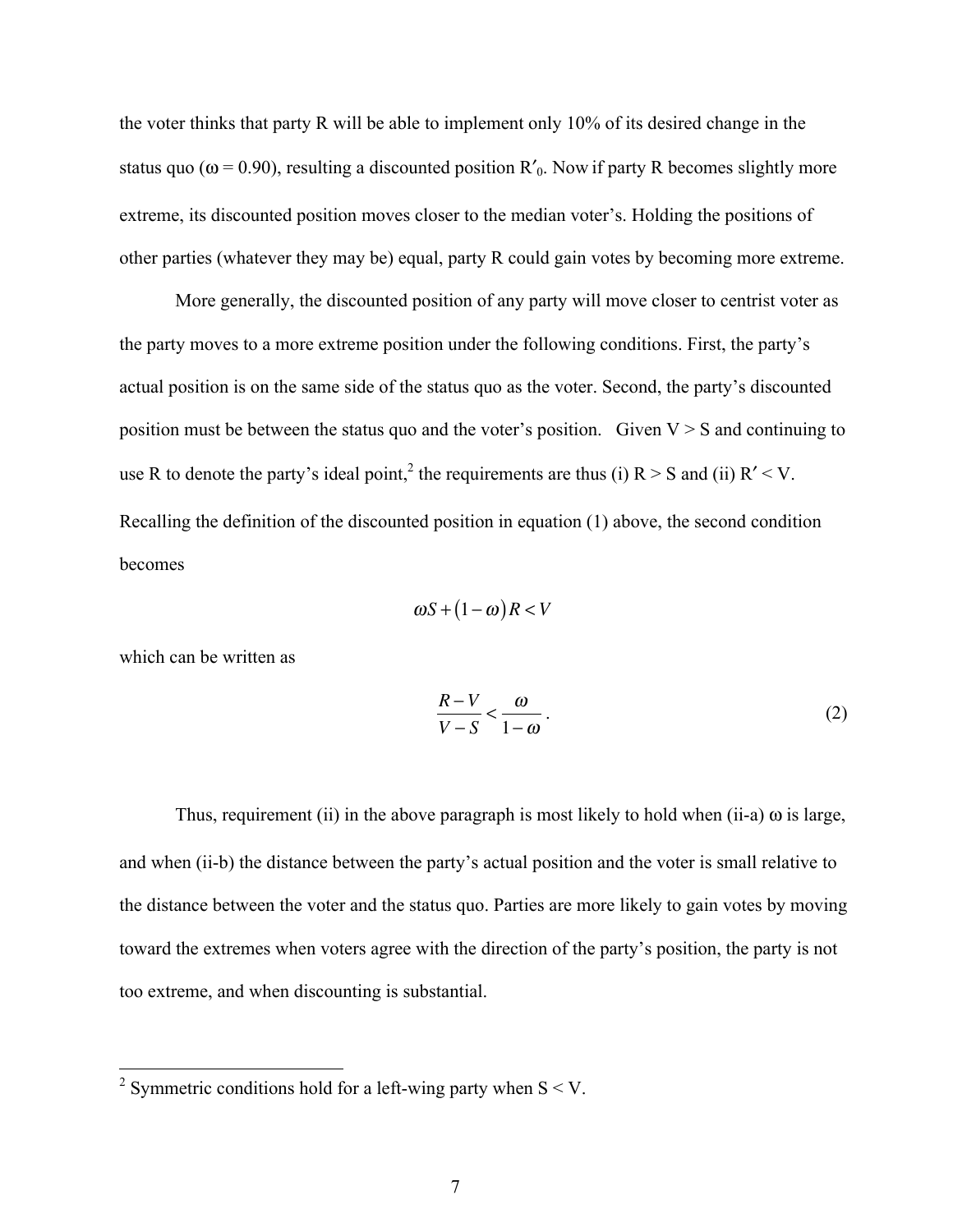What do these conditions imply for differences between government and opposition? Differences in the ways voters react to government and opposition parties are an issue in studies of retrospective voting. Downs posited that voters imagine "what might have been," a hypothetical past performance for opposition parties, which can be compared to the governing parties' actual performance. If the process of constructing the hypothetical performance of the opposition is informed, sophisticated and unbiased (as theorized by Fiorina, 1977) then it may be reasonable to think that voters evaluate government and opposition parties in the same basic way. But, as Norpoth (1992, p.57) pointed out, "The public can scrutinize the government's record with some degree of certainty. In contrast, what the party out of power would have achieved if it had been in power is a matter of guesswork and speculation."

One possible consequence of this asymmetry would be that voters' choices may reflect their evaluations of the governing party only. Because so many studies of elections choose to focus *only* on governing parties, treating the election as a referendum on the incumbent government, we have relatively little information on how voters evaluate opposition parties. An important exception is Sarah Butt's (2006) study of how British voters evaluate economic competence. Studying both government and opposition parties, Butt found evidence for parallel, systematic evaluation of both government and opposition parties. That is, she found (as expected) that a poor economy damages the evaluation of government parties, but (more surprisingly) that a poor economy did not improve evaluations of opposition parties. Rather, the voters based their evaluations of opposition parties on informational shortcuts like party ID, ideology, and their evaluation of the party leader. Butt's study shows that it would be wrong to conclude that voters are incapable of making any inferences about opposition parties would have performed. But the additional information voters have about government parties remains an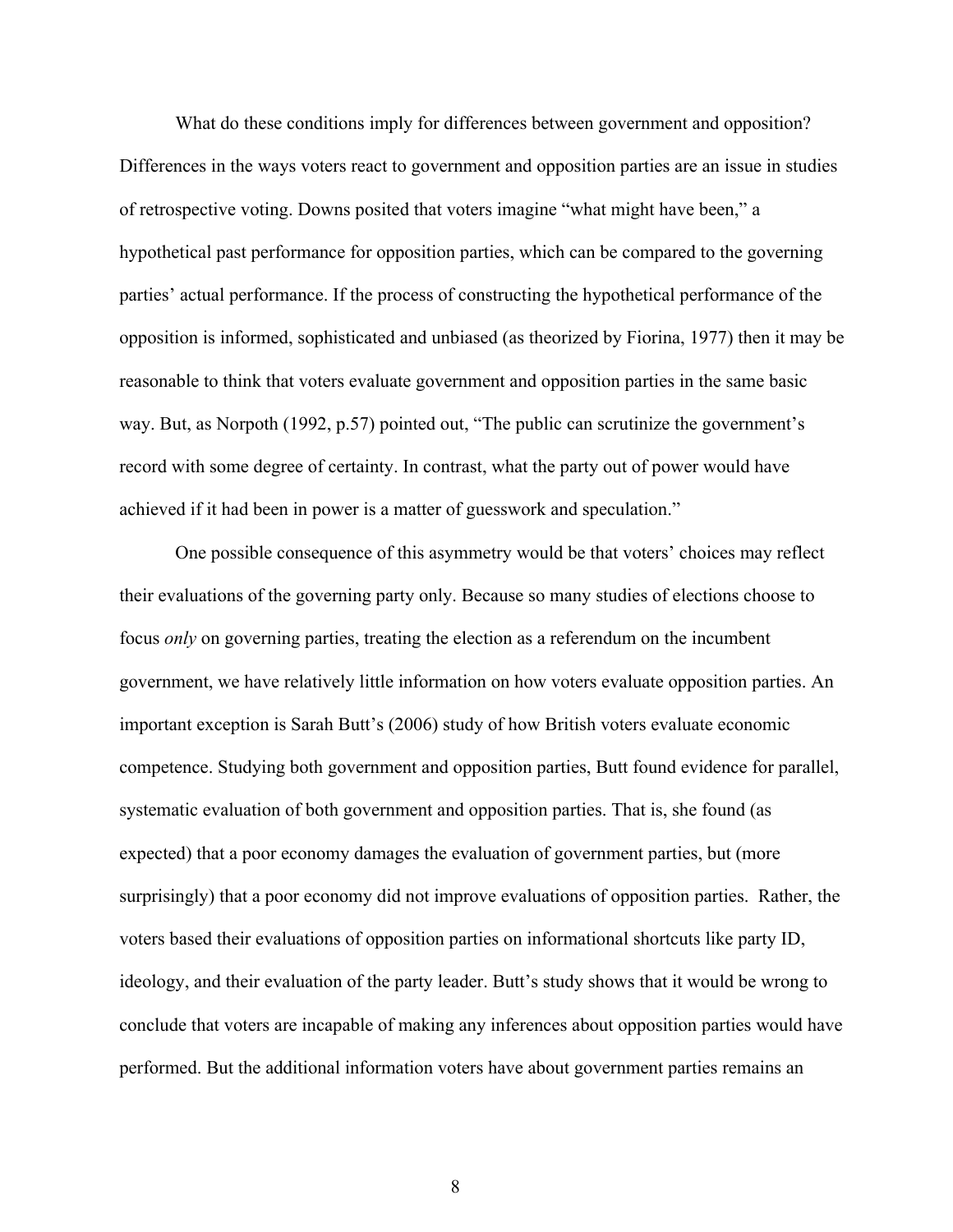important and systematic feature of elections.

Our claim is that better information about government parties leads voters to discount their positions much more heavily than those of opposition parties. Participating in government routinely requires parties to make compromises, to accept ideologically uncomfortable necessities, to deliver less than they promised, less than voters hoped for.

An example illustrating our point comes from the German Green Party's first participation in government at the national level in 1998, with Green leader Joschka Fischer serving as foreign minister. Despite the vehement (some might say "extreme") pacifist positions of the Green Party, Fischer presided over the first deployment of combat-ready German on foreign soil since World War II. The military action was generally supported by German voters (albeit less so among Green supporters).

Our argument is that voters would discount Green Party positions more extensively because of this event. More generally, we argue that most parties in power confront similar experiences. Being in government requires parties to take actions at odds with their ideological positions. As a result, voters discount the party's position more than they otherwise would. In the context of Grofman's model, the discounting parameter,  $\omega$ , is systematically higher for parties currently in government. As a consequence, parties in government are more likely than those in opposition to gain votes by taking more extreme positions.

We frame our argument in terms of the discounting model because the difference we conjecture between government and opposition parties corresponds straightforwardly to a single parameter (ω). But our core claim could also fit comfortably in the context of Rabinowitz and Macdonald's (1989) directional model, or Iversen's (1994) hybrid model, in which voters value both representation (proximity) and leadership (direction). In particular, note how closely the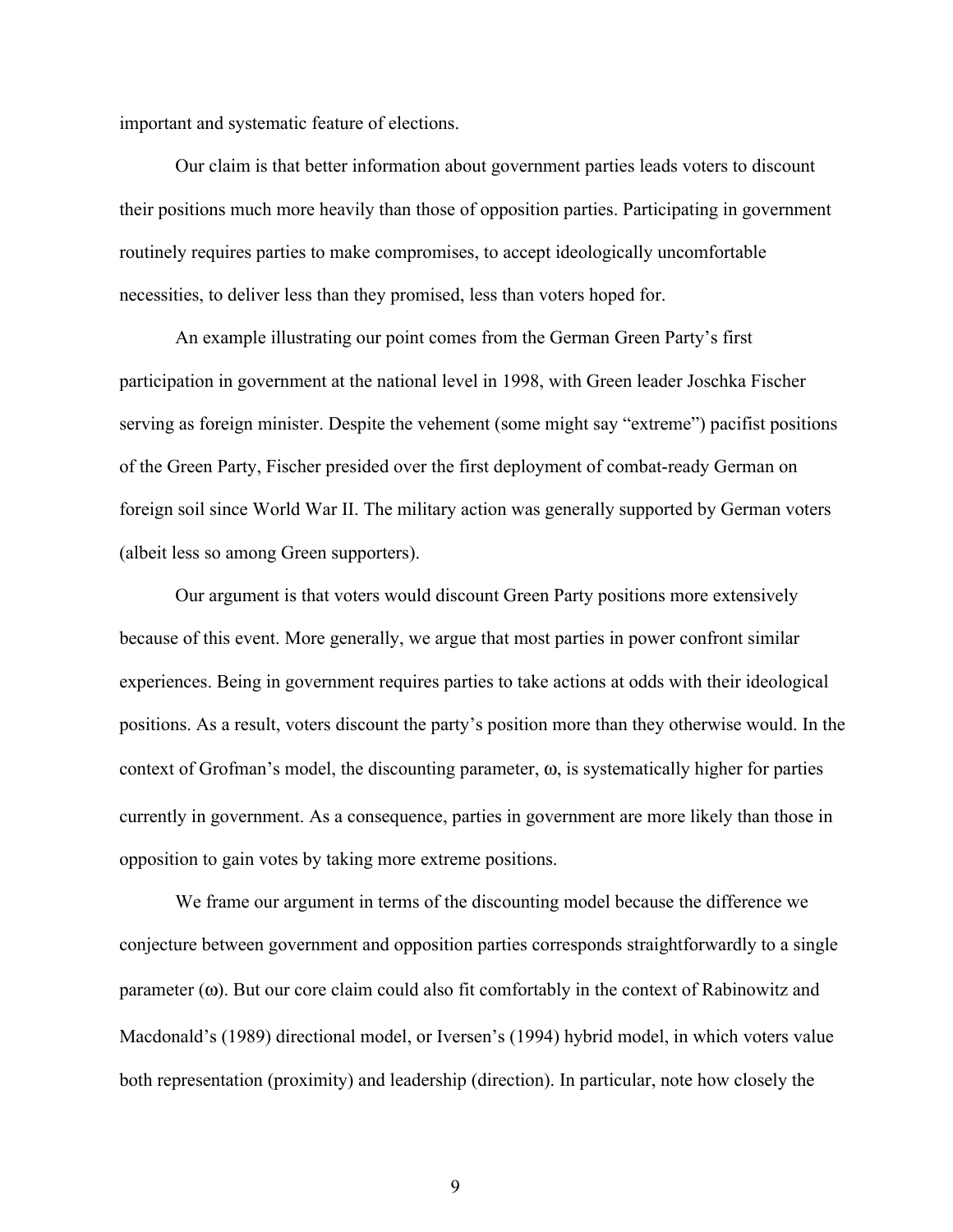conditions under which parties benefit by moving to the extremes (labeled i, ii-a and ii-b above) correspond to those implied by the directional model. Voters favor the party that will move policy in their preferred direction (i). Because voters believe only a small fraction of the desired policy change will be accomplished, extreme positions are preferred (ii-a). This works as long as the party's position is within a "region of acceptability" (ii-b).

Thus, in the context of the directional model, our argument could be thought of as a claim that the "region of acceptability" is larger for governing than for opposition parties. In the context of Iversen's representation-leadership model, our claim would be that voters put more weight on leadership for governing parties. Both of these conjectures strike us as plausible. The argument we are developing is *not* one that will discriminate between directional and discounting theory; it is compatible with both. Rather our focus is on differences in how government and opposition parties are affected by the policy positions they take.

## **3. Data**

Our dataset includes most elections taking place from 1971 to 2005 in Norway, Sweden, Germany, the Netherlands and the UK. $<sup>3</sup>$  These are the countries, parties, and years for which</sup> National Election Studies asked respondents to locate parties' ideological positions on a tenpoint scale.<sup>4</sup> We restrict our analysis to these countries and years because we use these responses, along with respondents' self-placements, to construct our main variables of interest.

 $3$  The full list of parties and elections is in Appendix 1.

<sup>&</sup>lt;sup>4</sup> The placement of parties question was not asked in the Netherlands 1977, Germany 1980, and Germany 1994.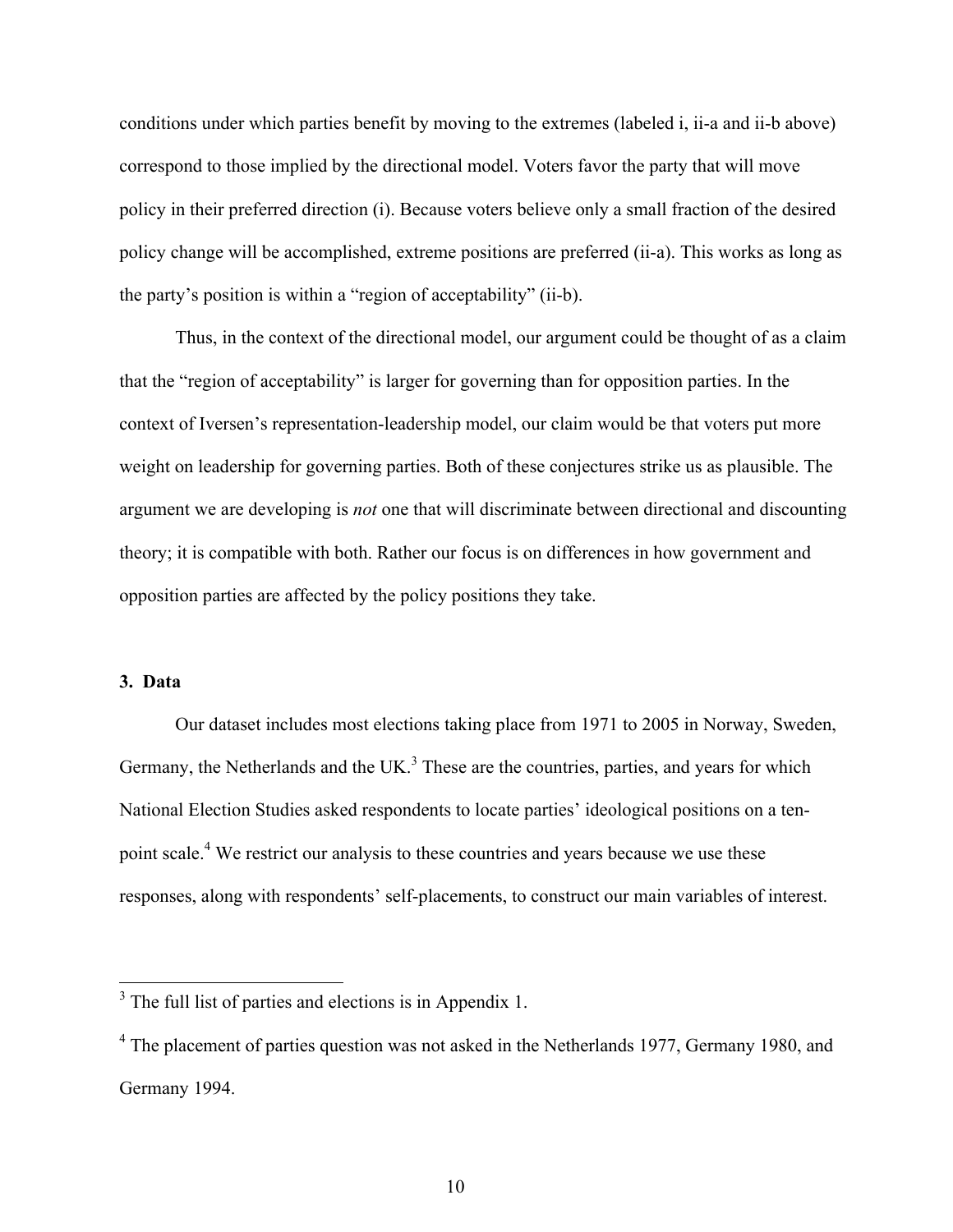## *Dependent Variable: Vote Share*

Our dependent variable, *yij*, is party *i*'s vote percentage in election *j*. Various econometric concerns arise with datasets like this (so-called "compositional data") in which subsets of observations must theoretically add up to one. We say "theoretically" because minor parties are not included in our data, and in no case do observations total to precisely one hundred percent. That said, for most of the elections in our dataset, observations on vote share total to more than 90 percent.

There are two potential problems here. First, our true degrees of freedom may be less than implied by the number of observations. Second, the error terms associated with a single election are likely to be correlated. Katz and King (1999) developed a sophisticated, but difficult to implement, procedure to address these problems. Tomz et al. (2002) and Jackson (2002) offered more straightforward alternative solutions. These methods work well for datasets in which the observations come from different districts within a single national party system, not so well when the data come from multiple countries, each with its own party system.

In the absence of a feasible estimation strategy that fully addresses the compositional data issues, we take several steps to insure that our results are not due to misspecification. First, estimated standard errors are clustered by election.<sup>5</sup> Second, our key independent variable is designed to partially account for how one party's position affects neighboring parties' vote shares. Third, we split the sample and run separate regressions for parties in government and those in opposition. This addresses the problem of vote shares summing to one, and facilitates

 $\frac{5}{100}$  Hix and Marsh (2008) use a similar strategy in their multi-country study of elections to the European Parliament.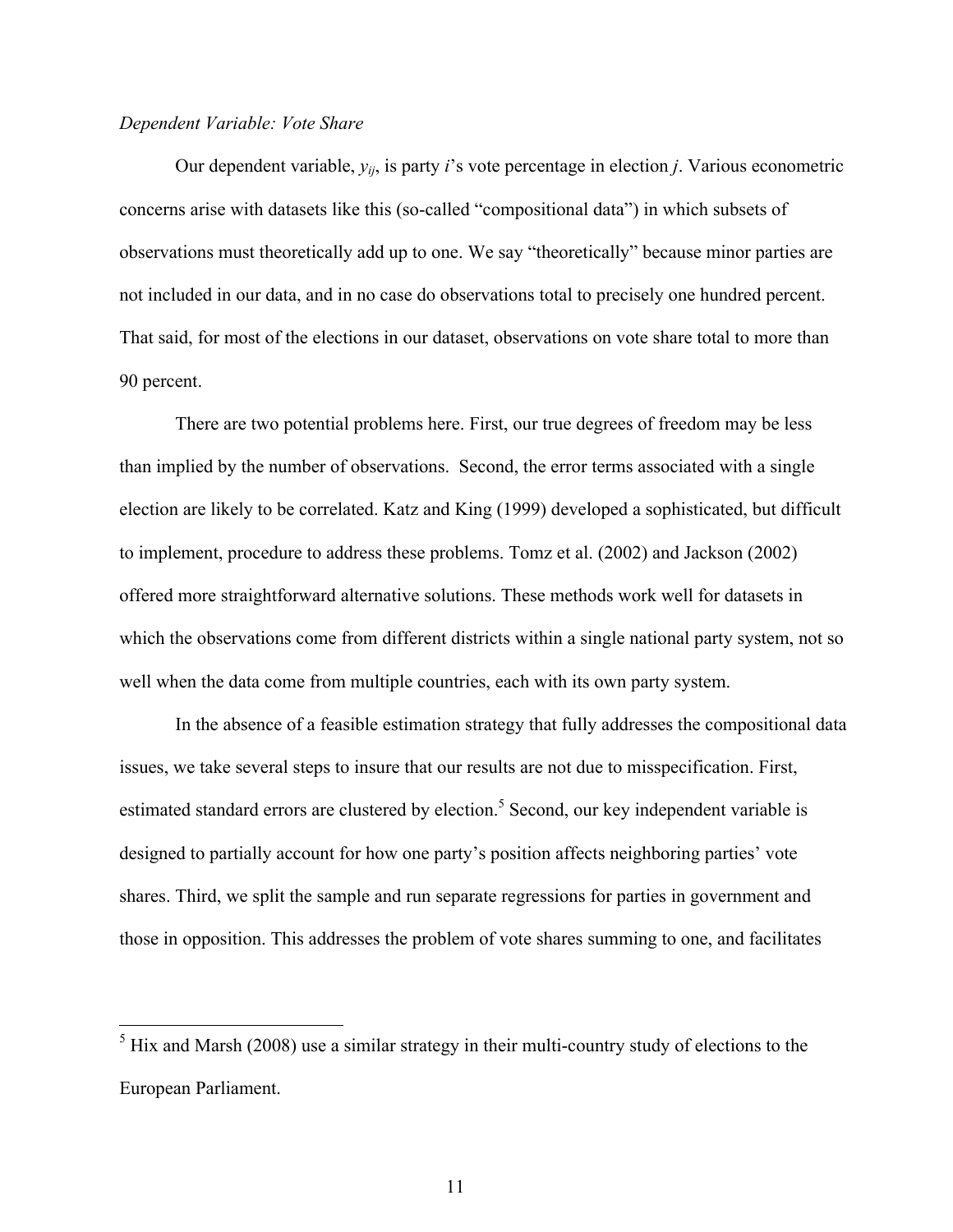discussion of whether the impact of an extreme position differs for government versus opposition parties.<sup>6</sup>

### *Independent Variables: Relative Extremism and Distance from Supporters*

The countries and elections represented in our data are those in which national election surveys asked respondents to locate parties on a left-right scale (" $1"$ " = extreme left, " $10"$  = extreme right). Our measure of party position is the answer to this question, averaged across either all survey respondents or all respondents who identified themselves as supporters of the party in question.<sup>7</sup> These measures of party position are compared to the position of the median voter (measured as the average ideological self-placement by all respondents) and the position of the party's supporters (average self-placement by all who identify as supporters) to create our main variables of interest, *Relative Extremism* and *Distance from Supporters.* 

*Relative Extremism* is intended to measure how extreme a party's position is, relative to the set of positions available to it, a set which depends on its history, identity and ideology, and on the rest of the party system. The least extreme position overall is the position of the median voter, and this position is indeed feasible for a centrist party. The median position is not necessarily feasible, however, for parties occupying non-centrist niches. Yet non-centrist parties can choose to take more or less extreme positions in each election. How should we think about

<sup>6</sup> We also ran specifications with the full dataset (both government and opposition parties) in which a Government dummy variable was included by itself and interacted with all other independent variables. The results were substantively the same as what we present here.  $<sup>7</sup>$  Many studies of policy positions use these questions in which voters are asked to locate parties</sup> on a ten-point scale. (Westholm, 1997; Blais et al, 2001; Kedar, 2005).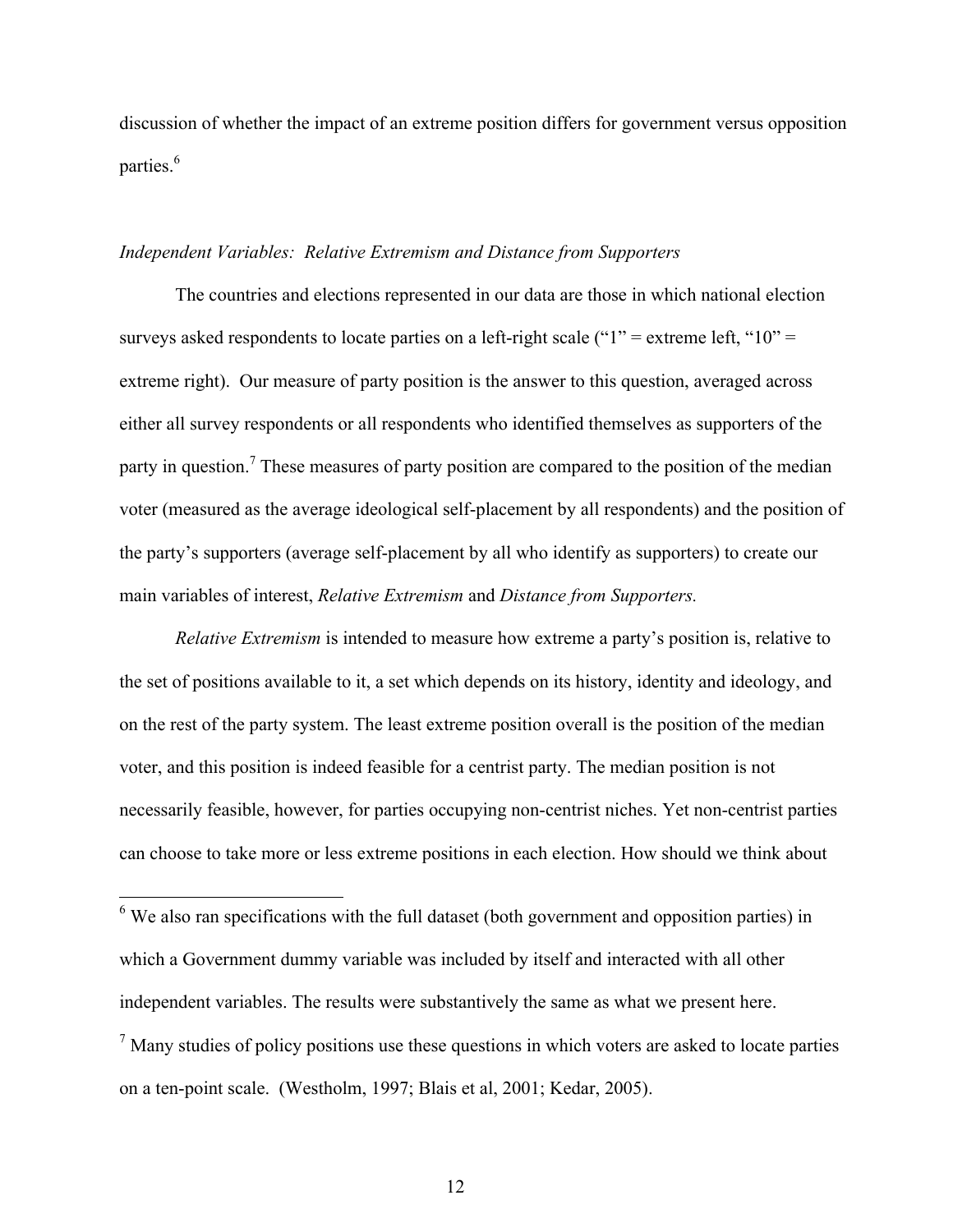the positions available to a non-centrist party in a multi-party system? For the purposes of this paper, we assume that parties choose among the positions that preserve their ideological position relative to other parties.<sup>8</sup> This implies that the most moderate position available to the farthest left party, for example, would be the position of next-farthest-left. Thus we define *Relative Extremism* as (i) the distance between the party and the median voter if there are no other parties in between; (ii) the distance between the party and its nearest neighbor in the direction of the median if there is at least one party in between.

It may be the case that vote share is affected more by the party's distance from its core supporters than from the median voter. We control for this possibility with another variable, *Distance from Supporters*, defined as the party's distance from the average self-reported position of those NES respondents who identify themselves as supporters of the party. This variable is the absolute distance between the average position of the party's supporters and the party's own position, as perceived, on average, by its supporters.<sup>9</sup>

Both *Distance from Supporters* and *Relative Extremism* measure absolute distances. *Relative Extremism*, by construction, indicates distance from the center. *Distance from Supporters* does not indicate whether the party is to the left or right of, to the extreme or toward the center from, its supporters. That said, in 87% of cases, the party is indeed more extreme than its supporters.

<sup>&</sup>lt;sup>8</sup> Among our 36 elections, 157 party-years, we see only 7 cases in which parties change their right-left ordering. Omitting these cases does not affect our results.

<sup>&</sup>lt;sup>9</sup> If we include all respondents (not just supporters) in calculating the average party position, results are substantively unchanged.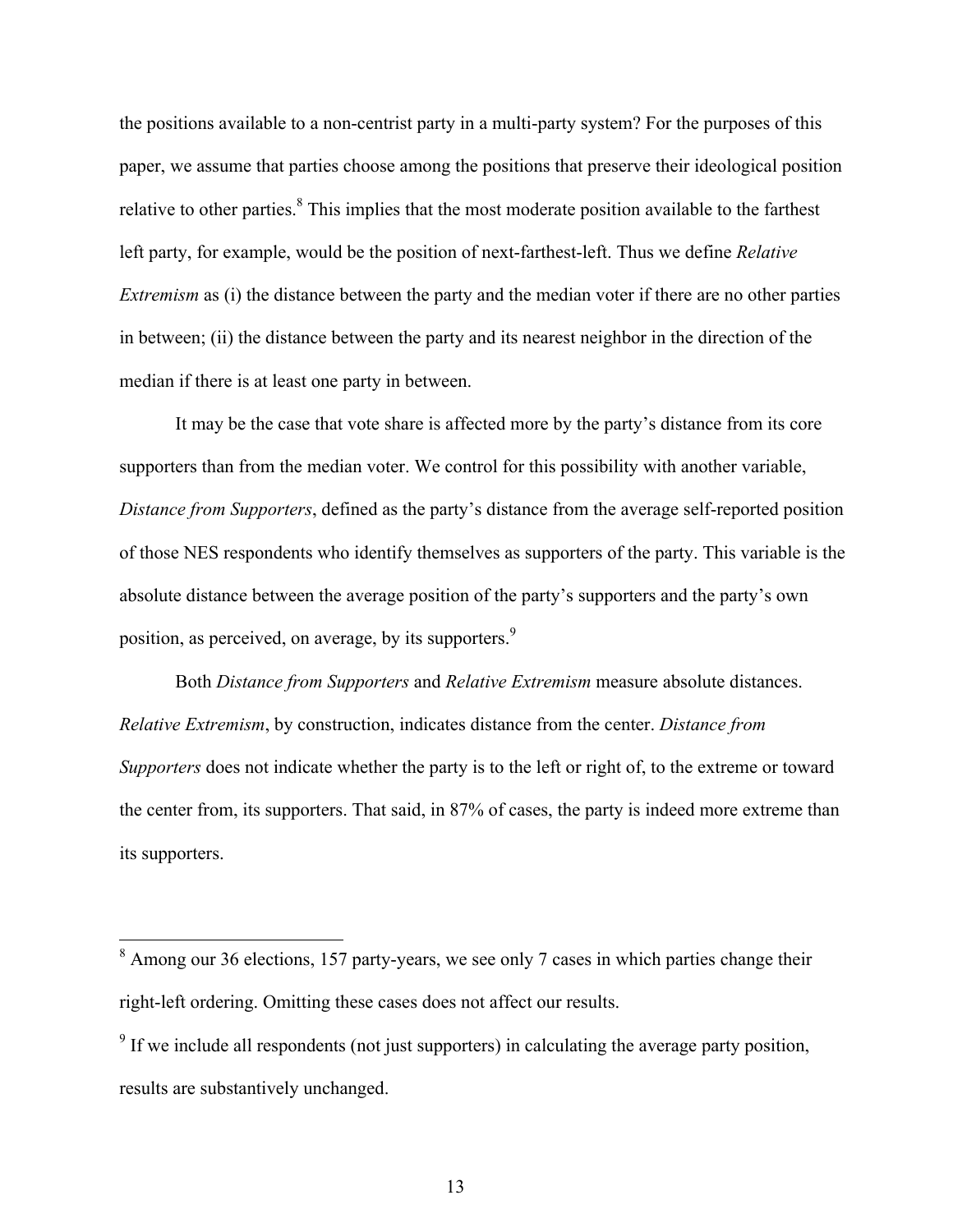Both *Relative Extremism* and *Distance from Supporters* are derived from responses to questions in National Election Studies conducted shortly after each election. There are many advantages of using post-election surveys: voters have experienced the entire campaign, and the information they have gleaned is still fresh in their minds. There is, however, a potential endogeneity concern: voters may locate a winning party closer to their own ideal points than if the party lost. If by "winning" we mean being in government after the election, the concern is that being in government after the election is correlated with being in government before the election, and that the tendency to place winning parties closer to oneself would produce spurious findings. Being in government after the election is, in fact, positively correlated with being in government before, but only to a modest extent (correlations with our three *Government* measures range from 0.29 to 0.32). Moreover, the most likely impact of this particular form of bias would be to understate the extremism of government parties, implying that our estimates understate the extent to which government parties gain by taking relatively extreme positions.

A related concern is that the placement of parties by survey respondents may already reflect discounting. The question of whether voters think of a party's position as the goals it would like to implement ("X" in the model above) or as what it is likely to achieve ("X") is beyond the scope of this paper. But, we note, here again, that to the extent that survey responses do already incorporate discounting, our results will understate the impact of extremism.

We also control for *Economic Growth* as percent change in real GDP, measured for the current year when the election took place in the second six months, and for the previous year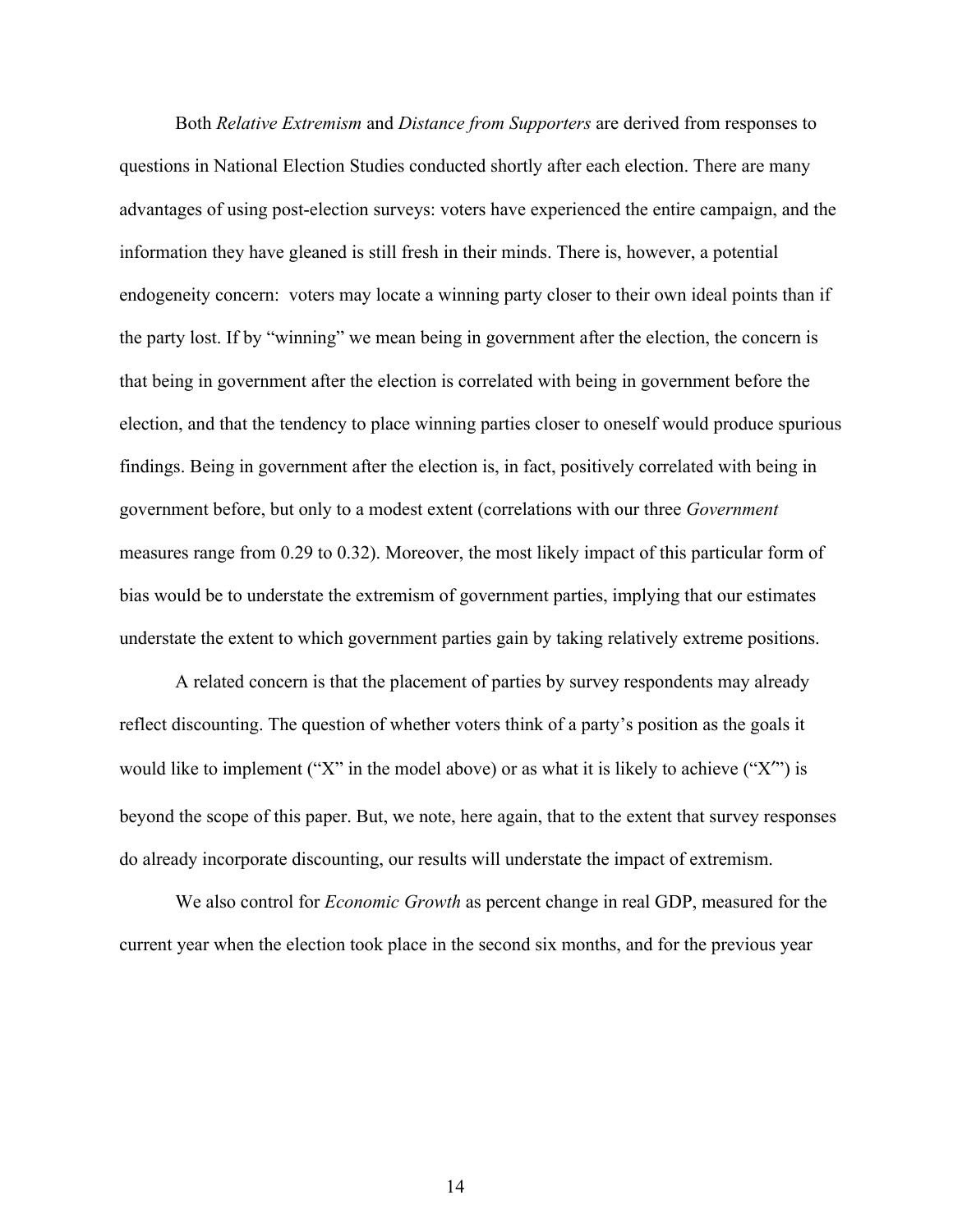when the election took place in the first six months. We also include the party's vote share from the last election as a control variable, and to account for serial correlation.<sup>10</sup>

Finally, we include party fixed effects in all regressions. These are important given that our theoretical claim is about within-party differences. That is, we are not making any claims about whether chronically extreme parties do better than chronic moderates. Rather we want to isolate the effect of a more or less extreme position on a given party's vote share. The fixed effects allow us to control for each party's typical level of support.<sup>11</sup>

## **4. Findings: Extremism helps government, hurts opposition**

Our main findings are presented in Table 1. Each specification was run separately for parties in government and for those in opposition, with results presented in adjacent columns to facilitate comparison. The three panels correspond to three different ways of defining what it means to be "in government." In panel (a), a party was counted as in government if it participated in *any* non-caretaker government since the last election. In panel (b), a party was counted as in government if it participated in the *longest*-lasting non-caretaker government since the last election. In panel (c), a party was counted as in government if it participated in the *last* non-caretaker government prior to the current election.<sup>12</sup>

## [Table 1 about here]

<sup>&</sup>lt;sup>10</sup> We ran specifications with second-order lagged dependent variable. The second-order lags were never statistically significant, and other estimates were unaffected by their inclusions.

 $11$  Appendix I presents a summary of the data and the descriptive statistics for our variables.

 $12$  Longest and last government information differs from the first coding of all governing parties only if there was more than one government in between two elections.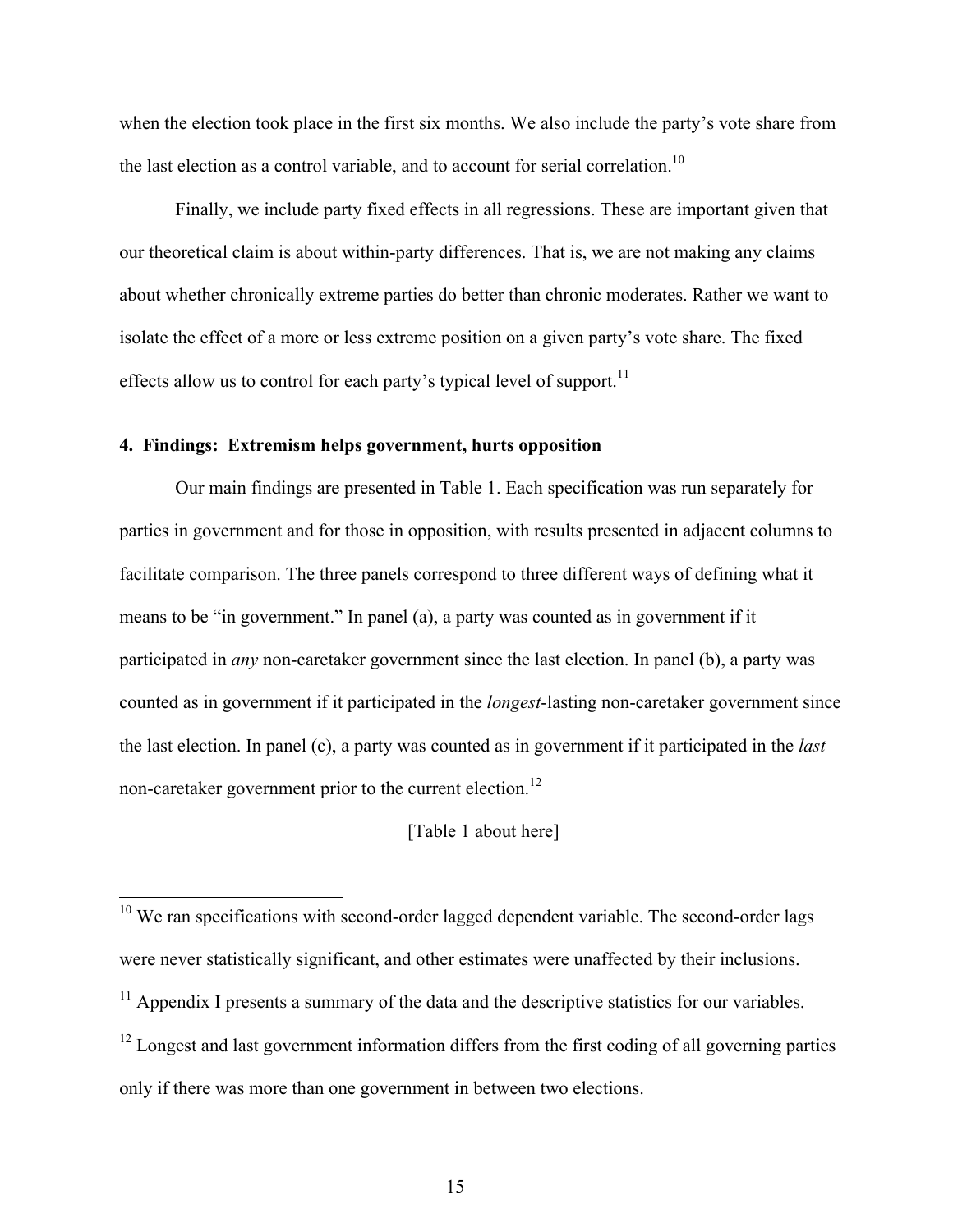The first set of regressions in each panel (models 1, 4, 7) examine the effect of *Relative Extremism* on vote share, controlling only for the economy, lagged vote share and party fixed effects (not shown). All three panels show the same basic pattern. *Relative Extremism* has large and statistically significant positive impact on the vote shares of governing parties. This effect persists when *Distance from Supporters* is controlled for (models 2, 5 and 8). Substantively, our most conservative estimate (model 2) indicates that for each one point shift toward a more extreme position on the ten-point left-right scale, a governing party gains an additional 3.24 percentage of votes.

On the other hand, *Relative Extremism* demonstrates a negative effect on vote share for opposition parties. For every one point move toward a more extreme position by an opposition party, we estimate that the party would lose between 2.23 to 3.38 percentage points.

The most important point to be taken from Table 1 is the stark difference between the impact of position on vote share for parties in government compared to parties in opposition. The effect of *Relative Extremism* for opposition parties is what we would expect from the standard Downsian model: more extreme positions cost the party votes. But for government parties, a more extreme position increases votes.

A second point is that the results are largest and most precisely estimated in panel (b), when we define "in government" to mean "participated in the longest government since the last election." The fact that this specification performs better than alternatives based on participating in the last non-caretaker government or any non-caretaker government is consistent with our hypothesized mechanism. Participants in the longest government are precisely the parties whose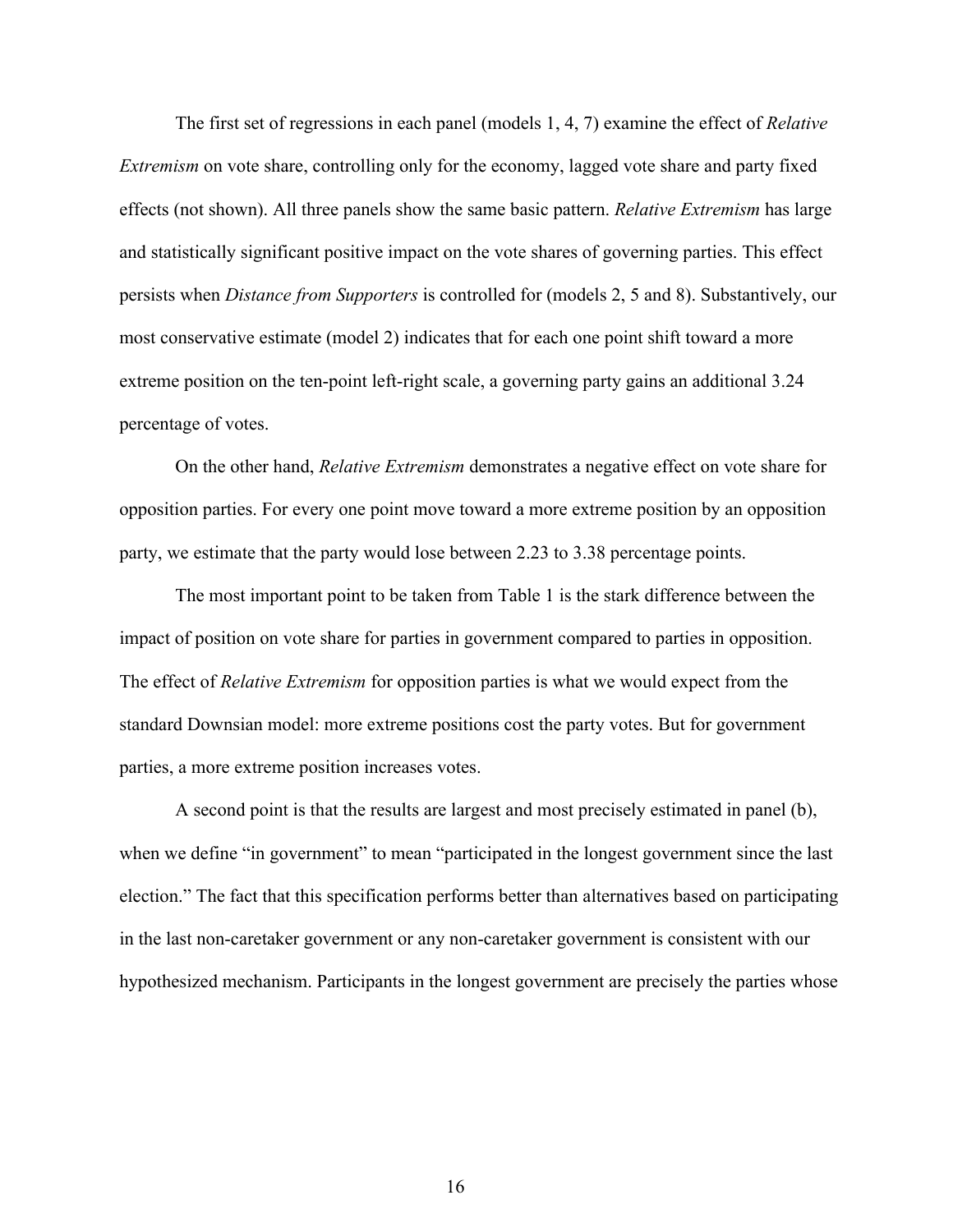positions voters will most discount. These are the parties for whom voters will have had the most opportunities to observe compromising, cutting deals and falling short of goals.13

Third, although *Distance from Supporters* was included as a control variable, its estimated coefficients merit discussion. This variable was motivated by the concern that our findings on *Relative Extremism* could be the spurious result of a party moving away from the center to be closer to its core supporters. If this had been the case, *Relative Extremism* would have lost significance when we included *Distance from Supporters*, and the sign on *Distance from Supporters* would have been negative (reducing distance to supporters should increase vote share). Instead, we see that *Distance from Supporters*, like *Relative Extremism*, has a positive impact on the vote share of governing parties. This impact is also present when *Relative Extremism* is not included, as in models 3, 6 and 9.

The positive sign on *Distance from Supporters* is not consistent with the logic behind its inclusion as a control variable. As mentioned above, this distance variable is effectively another measure of extremeness: in 87% of cases, the party's position is more extreme than its supporters. The positive sign on *Distance from Supporters* would seem to indicate that this variable is functioning as our model predicts for an alternate measure of extremism: government parties do better when they take positions more extreme than their supporters.<sup>14</sup> It is completely

 $13$  In order to avoid cherrypicking the best results, we kept our first definition of government as the baseline model for the alternative specifications we present below in Table 2. Results would be stronger if we had used the "longest government" definition instead.

<sup>14</sup> We recoded this variable to measure *Extremeness from Supporters*, which takes the same value as distance when the party is more extreme than the supporters and the negative of distance when the supporters are extreme. This variable clearly measures extremeness, which is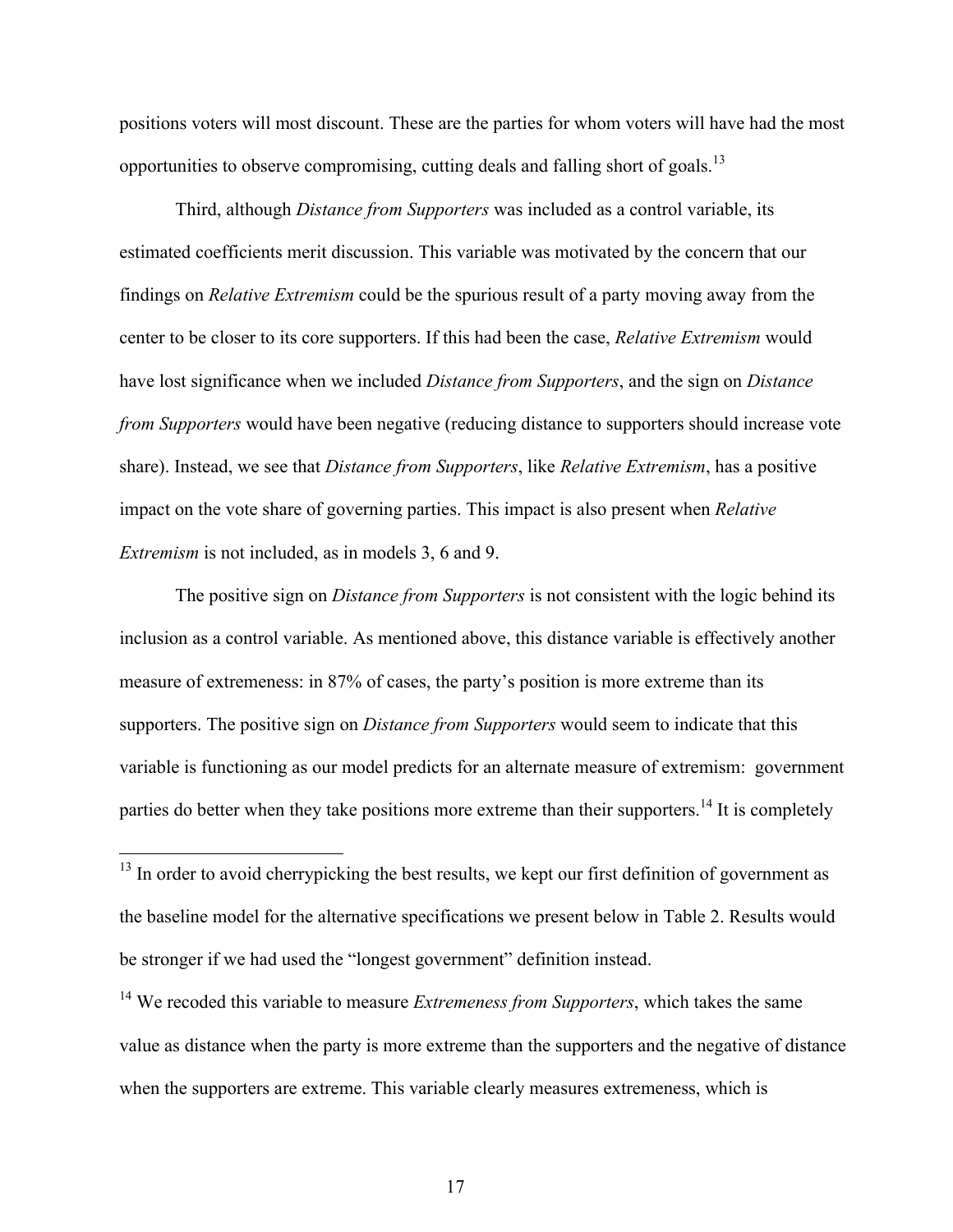reasonable to think that the discounting of government party positions affects the willingness of the core supporters to vote for their party.

 The regressions in Table 1 also control for the economy, for how well the party typically does (via the party fixed effects), as well as for how well it did in the last election in all cases. The economic voting literature shows us that if economy deteriorates, the governing parties lose votes. The coefficients for the economic growth variable are positive for governing parties, which is in line with the economic voting literature. However, the economy does not have any significant effects on vote shares once we control for party positions. This itself is an interesting finding, which requires further analysis in the future.

The coefficient for the lagged vote share variable is always positive but statistically significant only in certain models. In addition, the coefficients are very small, which indicate that the impact of previous vote share is minimal, once we account for governing status, position, the economy and party fixed effects.<sup>15</sup>

## **5. Discussion: Robustness Alternative Explanations, and Extensions**

 $\overline{a}$ 

To test the robustness of our results, we re-ran models (1) and (2) from Table 1 omitting each of our countries, one at a time. In the variations on model 1 (those which do not include

advantageous for theory. It is also more correlated with Relative Extremism, which is disadvantageous for empirics. These two features seem to balance each other and the results are substantively similar to those we report here.

 $15$  Strictly speaking, the lagged dependent variable should not be included in regressions with fixed effects because of the obvious endogeneity. Indeed, our results become stronger when we omit the lagged dependent variable.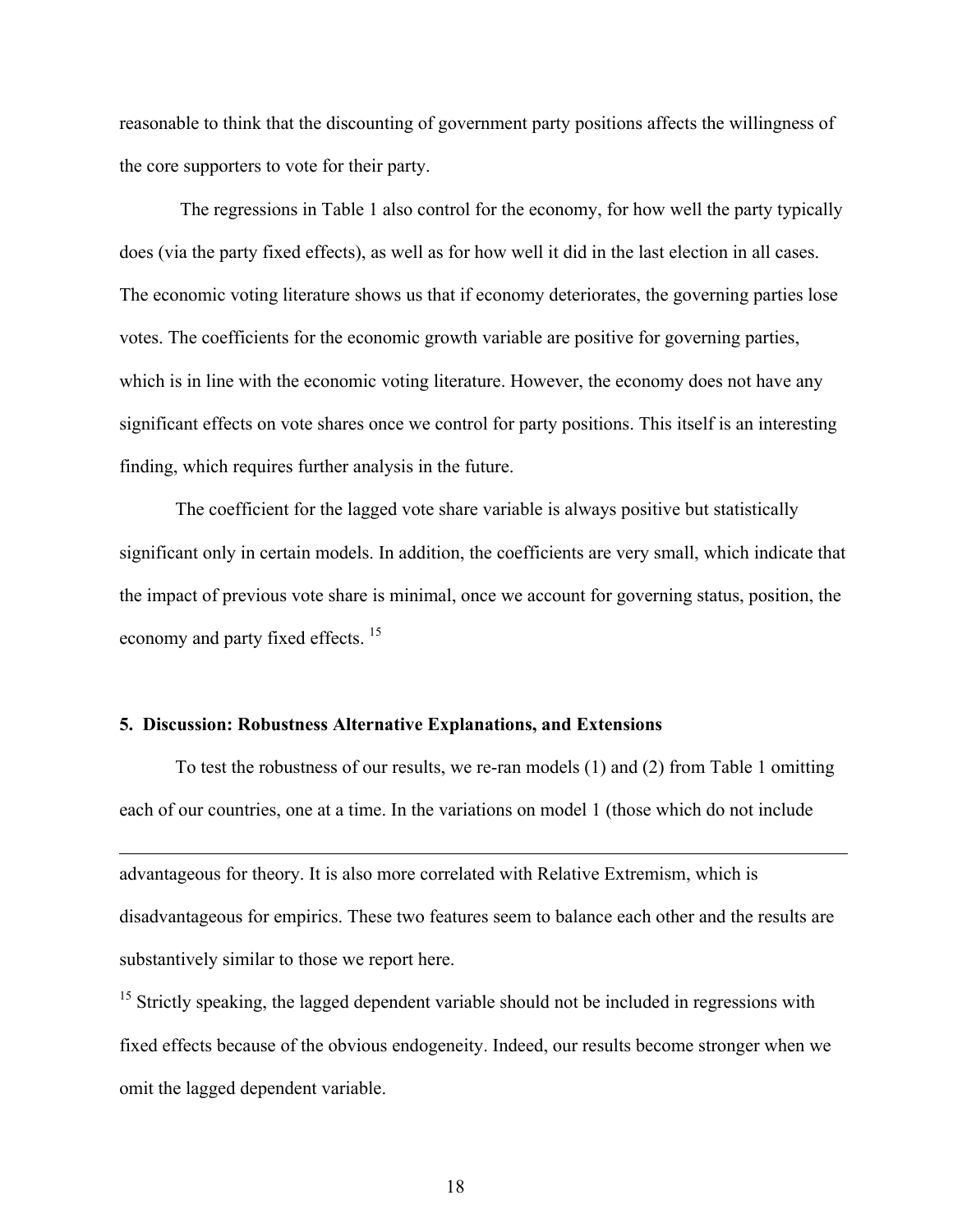*Distance from Supporters*) the coefficient on governing parties for *Relative Extremism* ranged in magnitude from 3.97 (omitting the Netherlands) to 5.38 (omitting Germany), and was always significant at  $p > 0.05$ . For opposition parties, the coefficient ranged from -2.60 to -3.10, with  $p$ values between 0.01 and 0.08. In variations on model 2 (which include *Distance from Supporters*) the Relative Extremism coefficient for government parties ranged from 2.29 to 4.41, *p*-values from 0.14 to 0.001. For opposition parties, coefficients were between -1.90 and -3.01, *p*-values from 0.17 to 0.02. The stability of the signs and magnitudes over these subsamples reassures us that our results are not driven by a single country.

It is important to consider whether are our main findings -- the difference between government and opposition and the positive impact of extremism -- can be explained by mechanisms other than differential discounting. For example, one might wonder if the shape of the distribution of voters in these countries creates idiosyncratic incentives to take more extreme positions? In general, voter preferences in the countries studied here are centered around a single centrist mode (Adams and Somer-Topcu, 2009). Checking our own data, we found one election in which the distribution of self-reported voter positions had a second peak (UK 1983) and several others in which there were minor deviations from unimodality.<sup>16</sup> If we omit these elections from Model 2, the coefficient on *Relative Extremism* for governing parties increases to 3.70 (compared to 3.24 for the full sample), with a *p*-value of 0.01. As a result, we conclude that the results in Table 1 are not due to any idiosyncratic incentives to target pockets of non-centrist voters.

Another possible alternative explanation reverses the causality of the argument we are making. Rather than party position affecting vote share in ways that depend on government

 <sup>16</sup> These were UK 1987, 1992, Netherlands 1986, 1989 and 2003 and Norway 2001.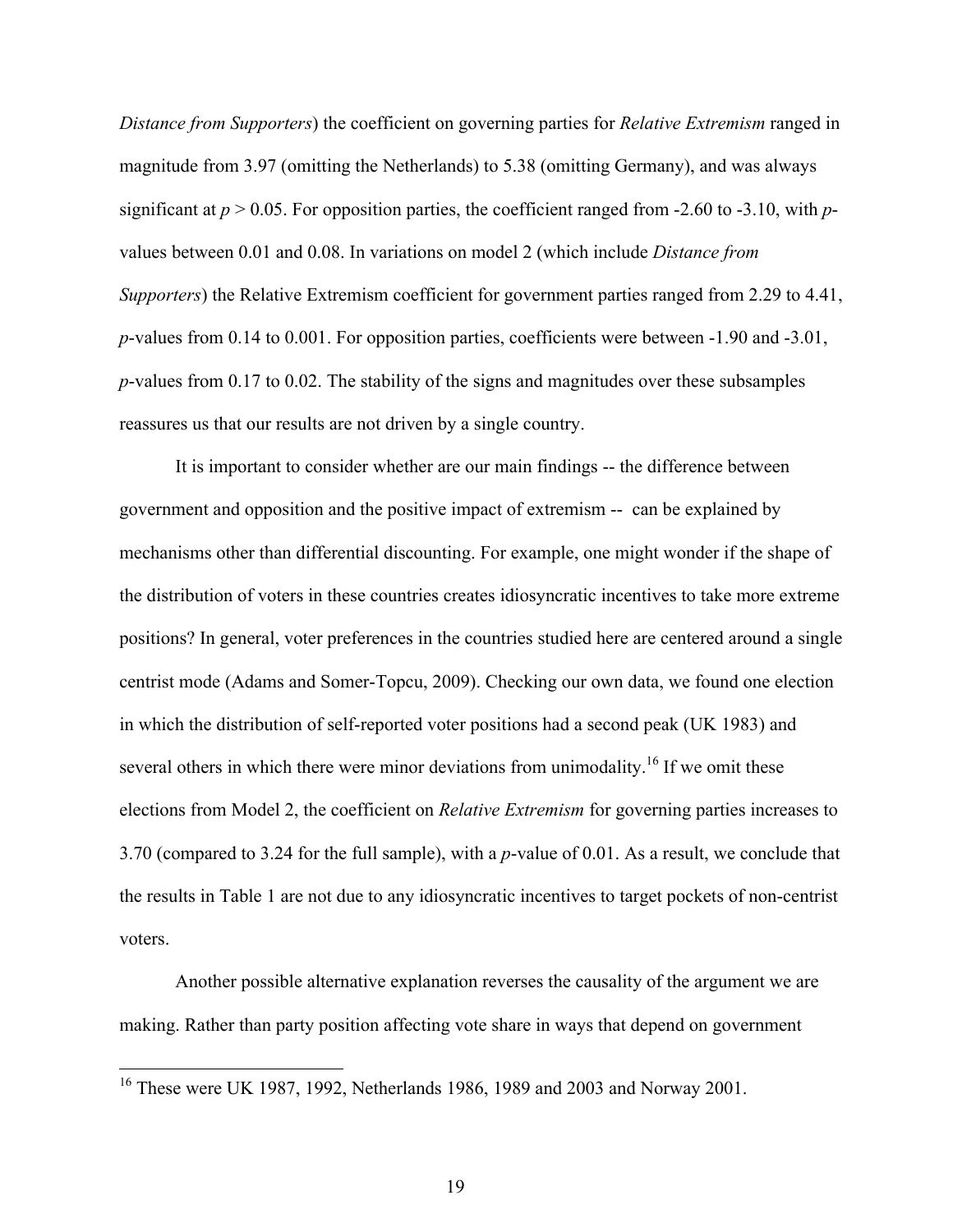status, perhaps policy-oriented parties take extreme positions when they know they are likely to do well at the polls.17 This could explain the positive effect of extremism on governing parties, but seems at odds with the finding that extremism hurts parties not in government.

Another concern is whether our results could be due to policy balancing, as in Kedar's Compensational Voting Model. Here again, the compensational model does not predict differences between government and opposition parties. Nonetheless, there remains the question of whether the positive coefficient on *Relative Extremism* could be spurious, driven by small niche parties gaining votes from voters who would like to pull a coalition in a particular direction. Table 2 presents results relevant to this question.

## [Table 2 about here]

The first three columns in Table 2 separate the sample into niche and mainstream parties, following the coding rules in Adams et al. 2006.<sup>18</sup> Green, communist and nationalist parties are coded as "niche," others as "mainstream." Policy balancing would imply that *Relative Extremism* could increase the vote share of niche parties regardless of whether they are in government or in opposition.<sup>19</sup> As it happens, we have only one observation of a niche party in government, but

<sup>&</sup>lt;sup>17</sup> Along these lines, Bawn, et al., (2005) looked at large out-of-government parties and found that large parties moderate more the longer they are out of power in the US and the UK, but not in Germany.

 $18$  We also ran specifications using Meguid's (2008) definition of niche parties as Green or nationalist. Results were similar for mainstream parties, but this definition left us with only seven observations on niche parties -- too few to estimate our regression model.

 $19$  As with our theory, the compensational vote model implies that extremism is only helpful to a certain extent. Too much extremism will eventually be a liability. Our empirical analysis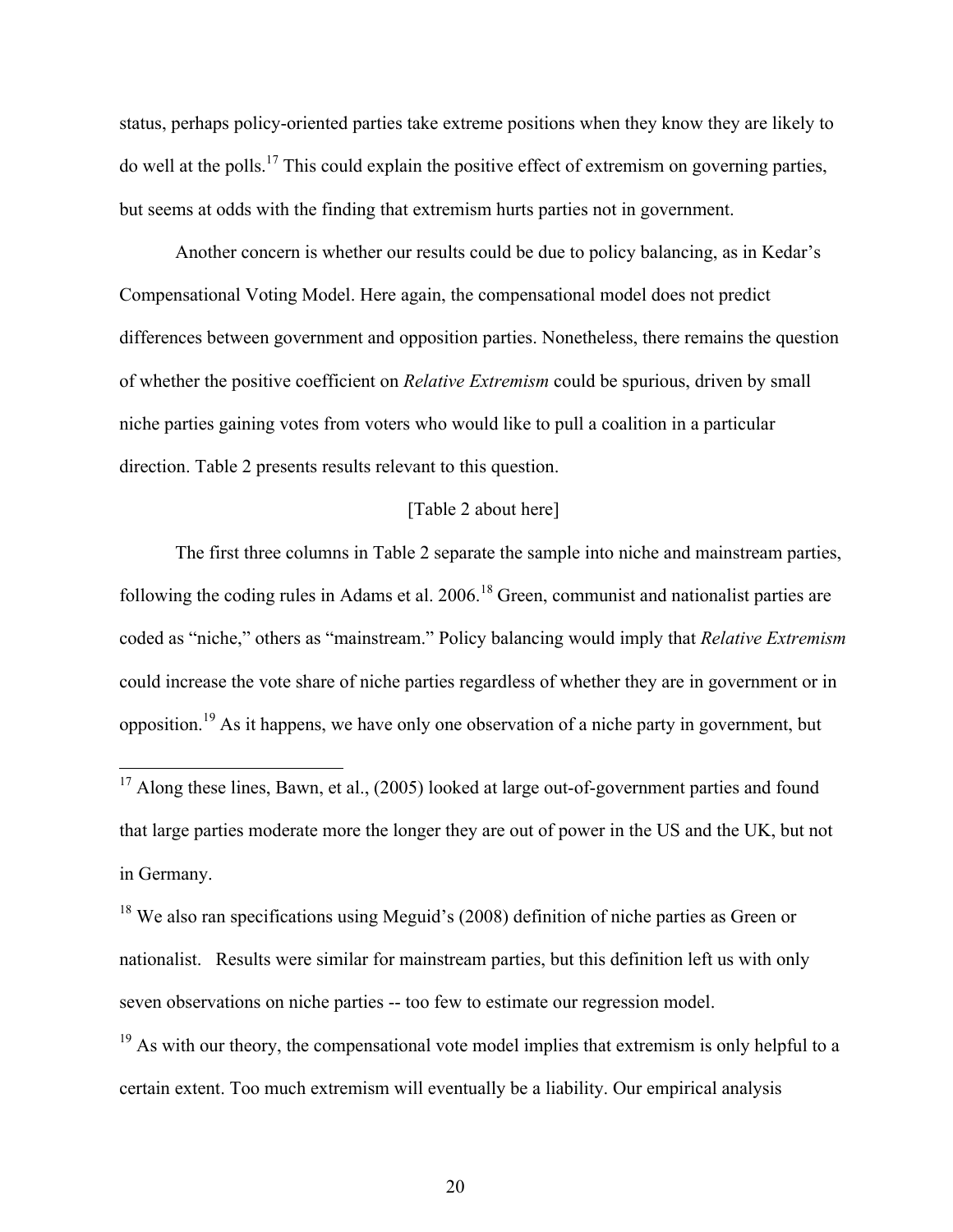our analysis of niche parties in opposition (third column of Table 2) does show precisely the effect predicted by the compensational model. Relative Extremism increases the vote share of opposition niche parties by a substantial amount. This is consistent with Adams, Clark, Ezrow and Glasgow (2006), who argue that niche parties are held captive by ideological supporters who punish them for moderating.

Our model, on the other hand, applies most clearly to mainstream parties. The impact of extremism on mainstream parties is shown in the first two columns of Table 2. This sub-sample shows the familiar pattern of results consistent with heavy discounting of government party positions: extremism helps government parties, hurts opposition parties. We conclude that the results that support our theory are not being driven by niche parties whose extreme positions attract compensational votes. Rather, they are driven by mainstream parties. This is consistent with the logic of our theory: mainstream parties are most likely to be held responsible by voters for government decisions, the most likely to have their positions discounted on the basis of government achievements.

Along similar lines, voters are more likely to associate government decisions with larger parties in coalition governments than with smaller ones. Columns 4 through 7 of Table 2 display results from analysis in which we split the sample into large parties (those receiving more than 20% of the vote) and small ones (20% or less). Our theory applies best to large parties, and indeed we see the differential impact of extremism on government versus opposition vote share quite clearly among the large parties, despite a relatively small sample size. As in the full

indicates that governing and niche parties manage to stay in the range where extreme positions are helpful.

 $\overline{a}$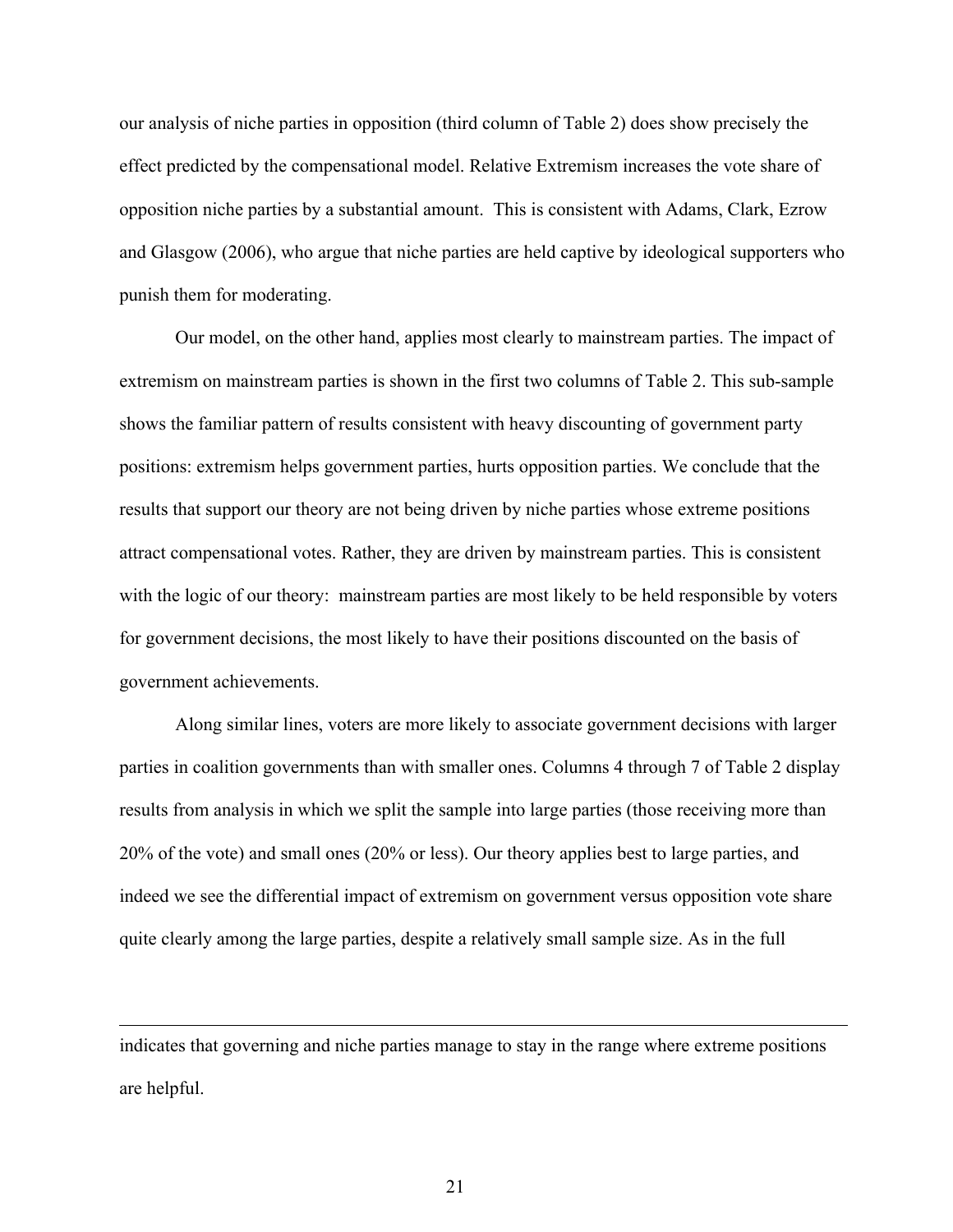sample, extremism helps large governing parties and hurts the smaller ones. In the sample of smaller parties, we find no significant effects of extremism.

The last two columns of Table 2 do not test our theory, but rather address the empirical question of how much voters discount the positions of parties that are currently in opposition, but that have participated in past governments. It might be reasonable to think that voters would remember past performances and discount accordingly. The last two columns of Table 2 show, however, that this is not the case. Both columns present results for parties currently in opposition, but column 8 includes those that participated in previous governments and column 9 those that have never been in government. The impact of extremism on previous-governmentcurrent-opposition parties' vote shares is negative, as with opposition parties as a whole. When it comes to discounting party positions, voters' memories do not seem to extend past the most recent electoral period.

Our analysis in these last two columns has some commonality with Andrews and Money (2002) who distinguish between "champions," established parties who have participated in previous governments, and "challengers," who have not. Andrews and Money do not distinguish parties currently in government from those currently in opposition. They find that centrist established parties are more successful than non-centrists. A very important difference between Andrews and Money's analysis and ours is that they do not include party fixed effects. Omitting fixed effects is appropriate for Andrews and Money's question ("what kind of parties do better and worse?") because it is a question about differences between parties. Fixed effects are important for our question ("when does a given party do better and worse?") because it is about differences across elections for a given party.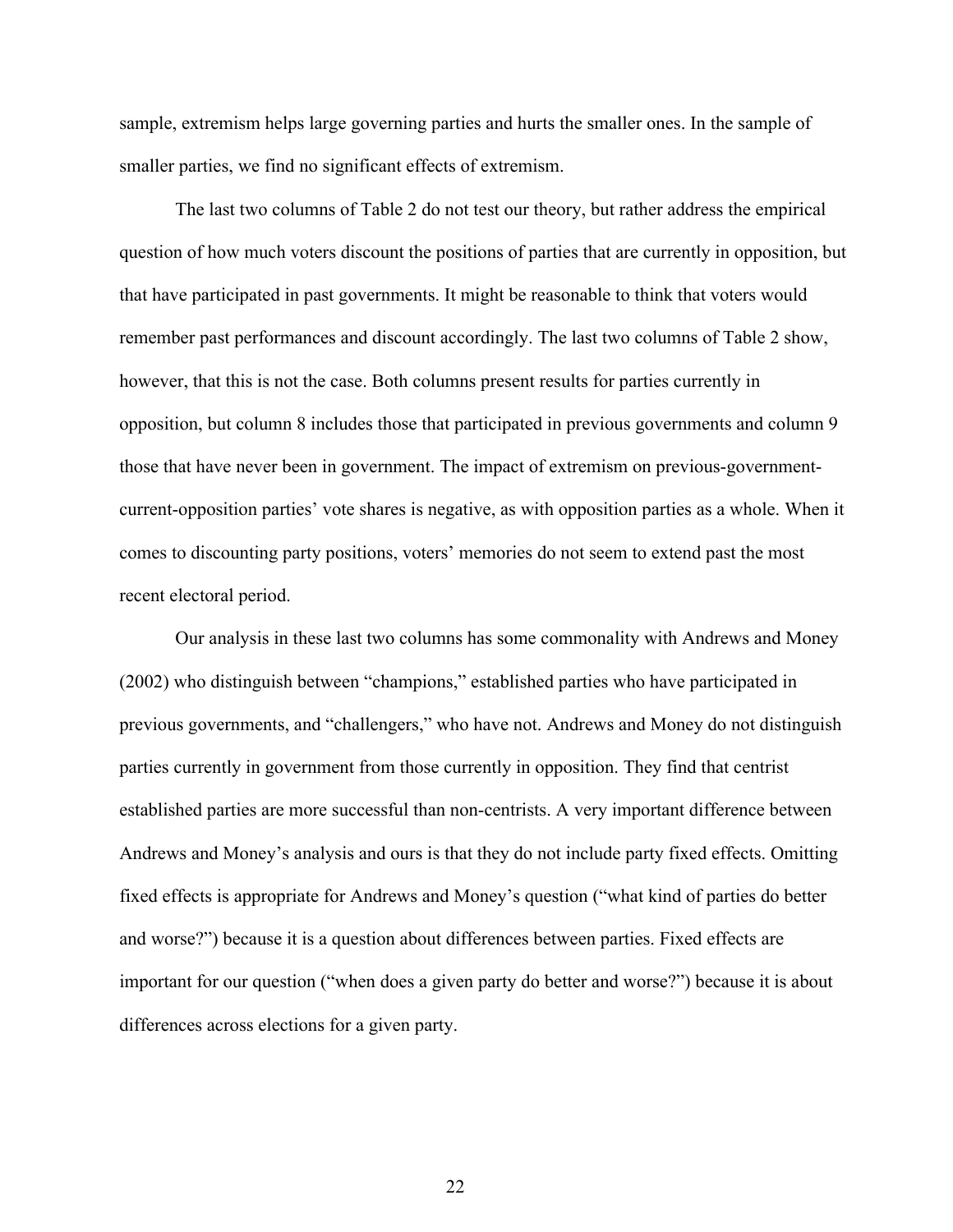#### **6. Conclusion**

The evidence presented here demonstrates a striking difference between government and opposition parties in the way that party position affects vote share. Opposition parties do best by taking more moderate positions, as the standard Downsian model would predict. Government parties, in contrast, do better when they take relatively more extreme positions.

We argued that this difference derives from systematic differences in the context in which voters observe government versus opposition parties. Being in government forced parties to compromise, to scale back from the ideal to the feasible, to accept ideologically unappealing choices as the best among available alternatives. Steady exposure to government parties in this role leads voters to discount the positions of parties in government more than parties in opposition. Somewhat paradoxically, this means that the kind of relatively extreme position that would be harmful to an opposition party can be advantageous to one in government. Our analysis of where the positive impact of extremism is strongest supports this causal mechanism. The governing parties who are most clearly helped by extreme positions are large, mainstream parties who participate in long-lasting governments.

The broader message of this paper is the implication that governing status may condition how voters react to other party attributes besides policy positions (e.g., leadership change, scandal, campaign style). Our best understood factor affecting electoral outcomes is the economy, the factor which we have long recognized affects government parties differently from opposition. We have much to learn about other factors that impact elections. Our knowledge will accumulate faster if we account for the difference that governing status makes for the forces that shape electoral fortunes.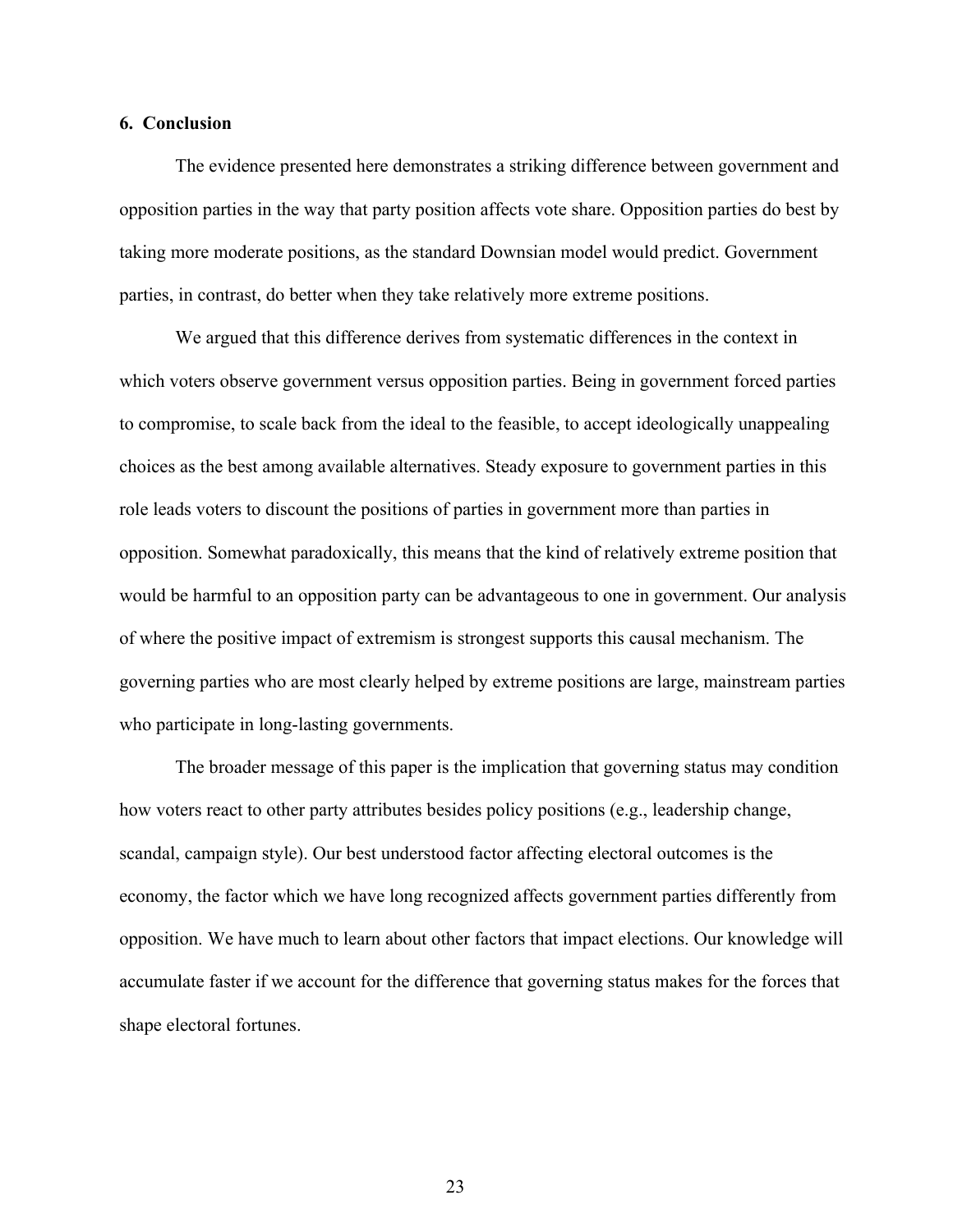# **APPENDIX I: Summary of Data Used Here**

## **(a) Countries and Elections**

| Country     | Election                                             |
|-------------|------------------------------------------------------|
| UK.         | 1983, 1987, 1992, 1997, 2001, 2005                   |
| Germany     | 1976, 1983, 1987, 1990, 1998, 2002                   |
| Netherlands | 1971, 1972, 1981, 1982, 1986, 1989, 1994, 1998, 2002 |
| Norway      | 1973, 1977, 1981, 1985, 1989, 1993, 1997, 2001       |
| Sweden      | 1979, 1982, 1985, 1988, 1991, 1994, 1998, 2002       |

## **(b) Parties**

|             |                 |                | Position |           | Vote Share |          |
|-------------|-----------------|----------------|----------|-----------|------------|----------|
| Country     | Party           | Elections<br># | Mean     | Std. Dev  | Mean       | Std. Dev |
| <b>GB</b>   | Con             | 6              | 7.56     | .67       | 36.9       | 5.85     |
| <b>GB</b>   | Lab             | 6              | 3.92     | 1.32      | 35.12      | 5.86     |
| <b>GB</b>   | Lib             | 6              | 5.13     | .14       | 16.9       | 3.34     |
| <b>GB</b>   | <b>CDU</b>      | 6              | 7.31     | .72       | 43.2       | 5.46     |
| Germany     | <b>FDP</b>      | 6              | 5.8      | .76       | 8.1        | 1.73     |
| Germany     | Gre             | 5              | 3.1      | .55       | 6.05       | 2.97     |
| Germany     | <b>PDS</b>      | $\overline{2}$ | 2.8      | .09       | 4.57       | .784     |
| Germany     | <b>SPD</b>      | 6              | 3.7      | .37       | 38.45      | 3.16     |
| Netherlands | CdA             | 9              | 7.1      | .54       | 26.46      | 6.67     |
| Netherlands | D <sub>66</sub> | 9              | 4.57     | .49       | 7.76       | 3.68     |
| Netherlands | PVdA            | 9              | 3.29     | .61       | 27.09      | 5.44     |
| Netherlands | <b>VVD</b>      | 9              | 7.54     | $\cdot$ 3 | 17.47      | 4.51     |
| Norway      | <b>DNA</b>      | 8              | 4.37     | .58       | 35.75      | 5.42     |
| Norway      | FrP             | $\overline{7}$ | 3.08     | .99       | 7.09       | 5.05     |
| Norway      | H               | 8              | 8.06     | .48       | 22.96      | 6.26     |
| Norway      | KrF             | 8              | 6.45     | .23       | 10.53      | 2.44     |
| Norway      | SP              | 8              | 5.49     | .57       | 8.48       | 3.51     |
| Norway      | SV              | 8              | 2.75     | $.4\,$    | 7.795      | 3.15     |
| Norway      | V               | 8              | 4.67     | .68       | 3.38       | .69      |
| Sweden      | CP              | 8              | 6.3      | .28       | 10.55      | 4.55     |
| Sweden      | FP              | 8              | 6.67     | .29       | 9.67       | 3.53     |
| Sweden      | Gre             | $\overline{4}$ | 4.74     | .26       | 4.61       | .92      |
| Sweden      | KdS             | 5              | 6.68     | .49       | 6.49       | 4.48     |
| Sweden      | <b>MSP</b>      | 8              | 8.98     | .08       | 20.74      | 2.76     |
| Sweden      | SdaR            | 8              | 3.87     | .31       | 41.99      | 3.55     |
| Sweden      | VK              | 8              | 2.06     | .19       | 6.68       | 2.42     |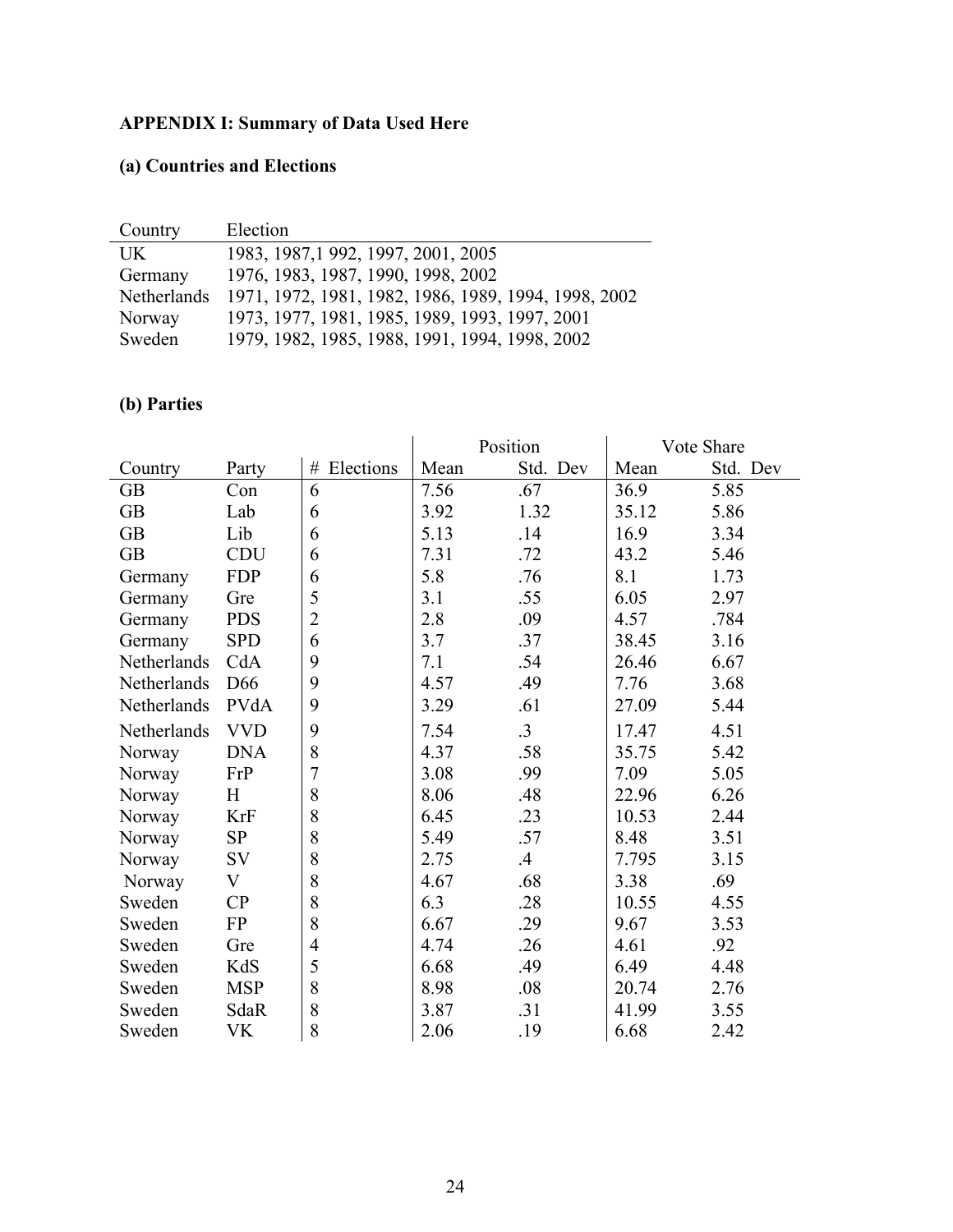# **(c) Descriptive Statistics**

|                                         | All    | Cases<br>Parties<br>Governing |        | Opposition Parties |        |          |
|-----------------------------------------|--------|-------------------------------|--------|--------------------|--------|----------|
|                                         | Mean   | St. Dev.                      | Mean   | St. Dev.           | Mean   | St. Dev. |
| Relative Extremism                      | 0.984  | 0.683                         | 0.984  | 0.713              | 0.985  | 0.665    |
| Abs. Distance from<br><b>Supporters</b> | 0.454  | 0.323                         | 0.451  | 0.315              | 0.455  | 0.330    |
| Vote share at time t                    | 18.421 | 13.243                        | 23.003 | 13.387             | 15.184 | 12.208   |
| Economic growth                         | 2.498  | 1.804                         | 2.343  | 1.773              | 2.606  | 1.827    |
| N                                       | 157    |                               | 65     |                    | 92     |          |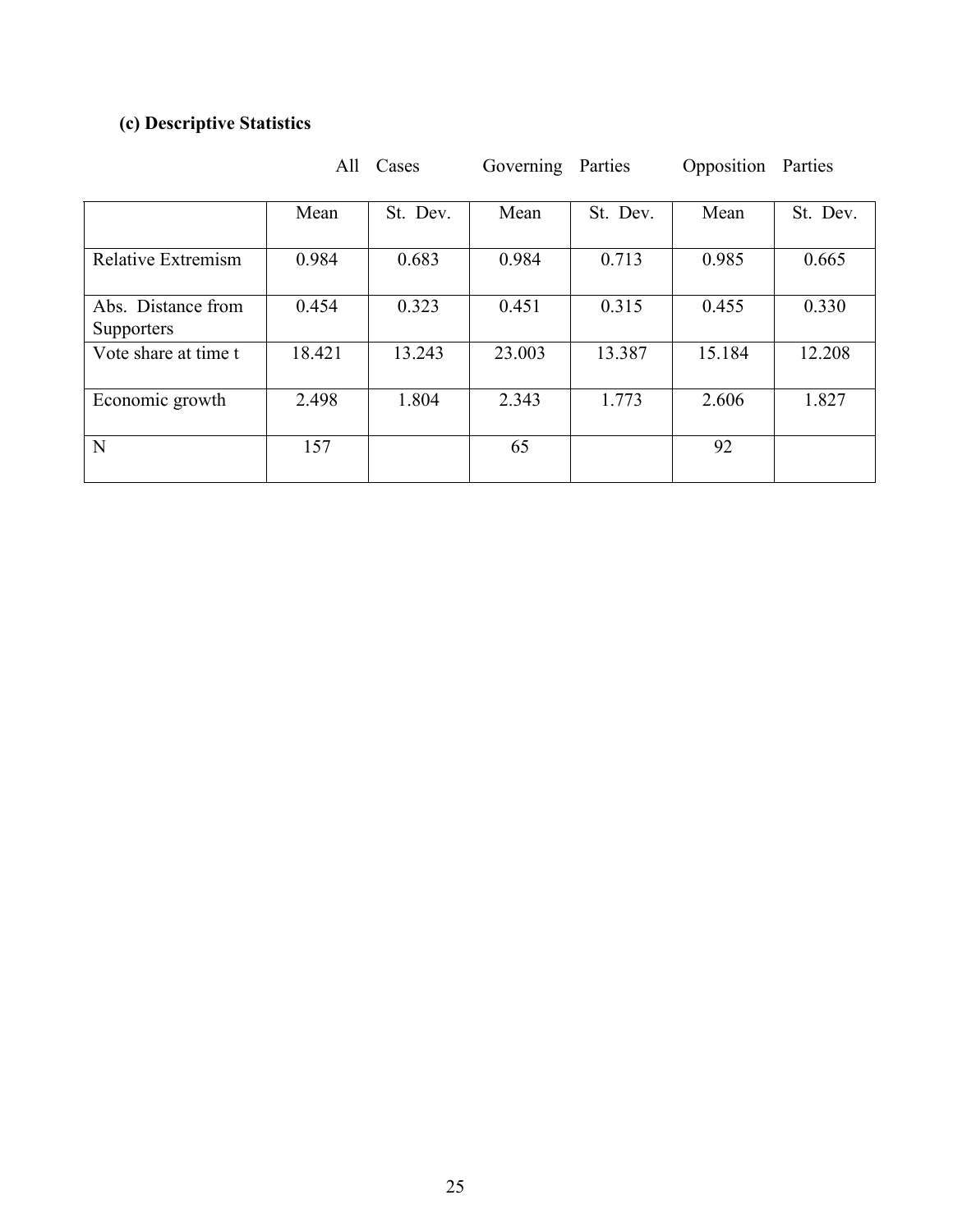## **REFERENCES**

Achen, Christopher and Larry Bartels. 2004. "Blind Retrospection: Electoral Responses to Drought, Flu and Shark Attacks."

Adams, James F., Michael Clark, Lawrence Ezrow, and Garrett Glasgow. 2006. "Are Niche Parties Fundamentally Different from Mainstream Parties? The Causes and the Electoral Consequences of Western European Parties' Policy Shifts, 1976-1998". *American Journal of Political Science* 50 (3):513-29.

 Adams, James, Samuel Merrill and Bernard Grofman. 2005. *A Unified Theory of Party Competition*. Cambridge: Cambridge University Press.

Adams, James, and Zeynep Somer-Topcu. 2009. "Moderate Now, Win Votes Later the Electoral Consequence of Parties' Policy Shifts in 25 Postwar Democracies." *Journal of Politics* 71: 678-692.

Aldrich, John. 1983. "A Downsian Spatial Model with Party Activism." *The American Political Science Review*. 77 974-990.

Andrews, Josephine and Jeannette Money. "Champions and Challengers: Ideology and the Success of Political Parties in Established Party Systems." Presented at the annual meeting of the American Political Science Association, Boston, 2002.

Ansolebehere, Stephen, James M. Snyder Jr. and Charles Stewart III. 2001. "Candidate Positioning in U.S. House Elections." *American Journal of Political Science*. 45 136-159.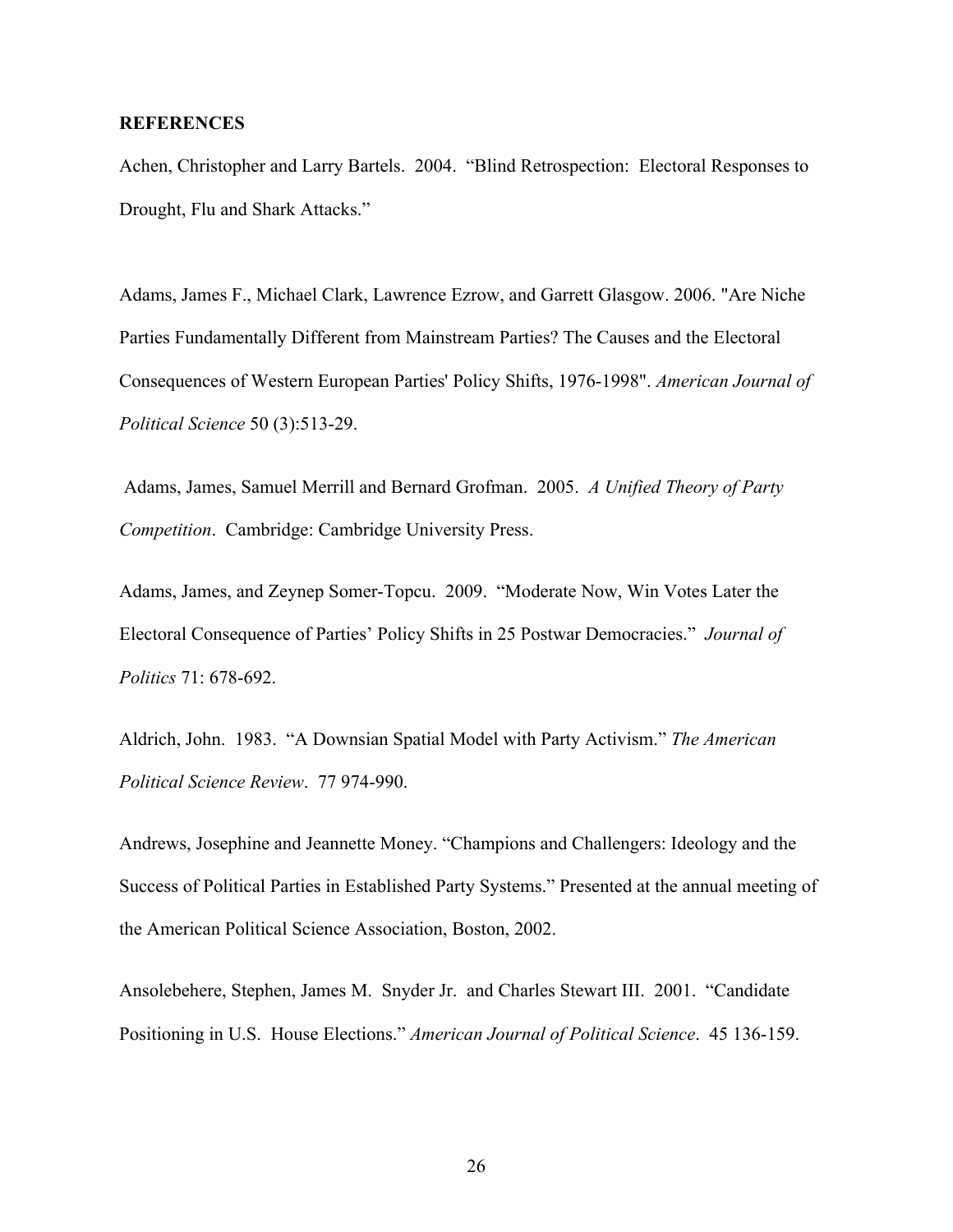Bawn, Kathleen, Martin Cohen, David Karol, Seth Masket, Hans Noel and John Zaller. 2006. "A Theory of Political Parties." Paper presented at the 2006 Annual Meeting of the American Political Science Association.

Blais, Andre, Richard Nadeau, Elisabeth Gidengil and Neil Nevitte. 2001. " The formation of party preferences: Testing the proximity and directional models." *European Journal of Political Research* 40(1): 28-91.

Butt, Sarah. 2006. "How Voters Evaluate Economic Competence: A Comparison between Parties In and Out of Power." *Political Studies* 54(4): 743-766.

Calvert, Randall. 1985. "Robustness of the Multidimensional Voting Model: Candidate Motivations, Uncertainty, and Convergence." *American Journal of Political Science* 29(1) 69- 95.

Clark, Michael. 2009. "Valence and Electoral Outcomes in Western Europe, 1976-1998." *Electoral Studies* 28: 111-122.

Downs, Anthony. 1957. *An Economic Theory of Democracy.*

Duch, Raymond and Randolph Stevenson. 2008. *The Economic Vote: How Political and Economic Institutions Condition Election Results*. Cambridge University Press.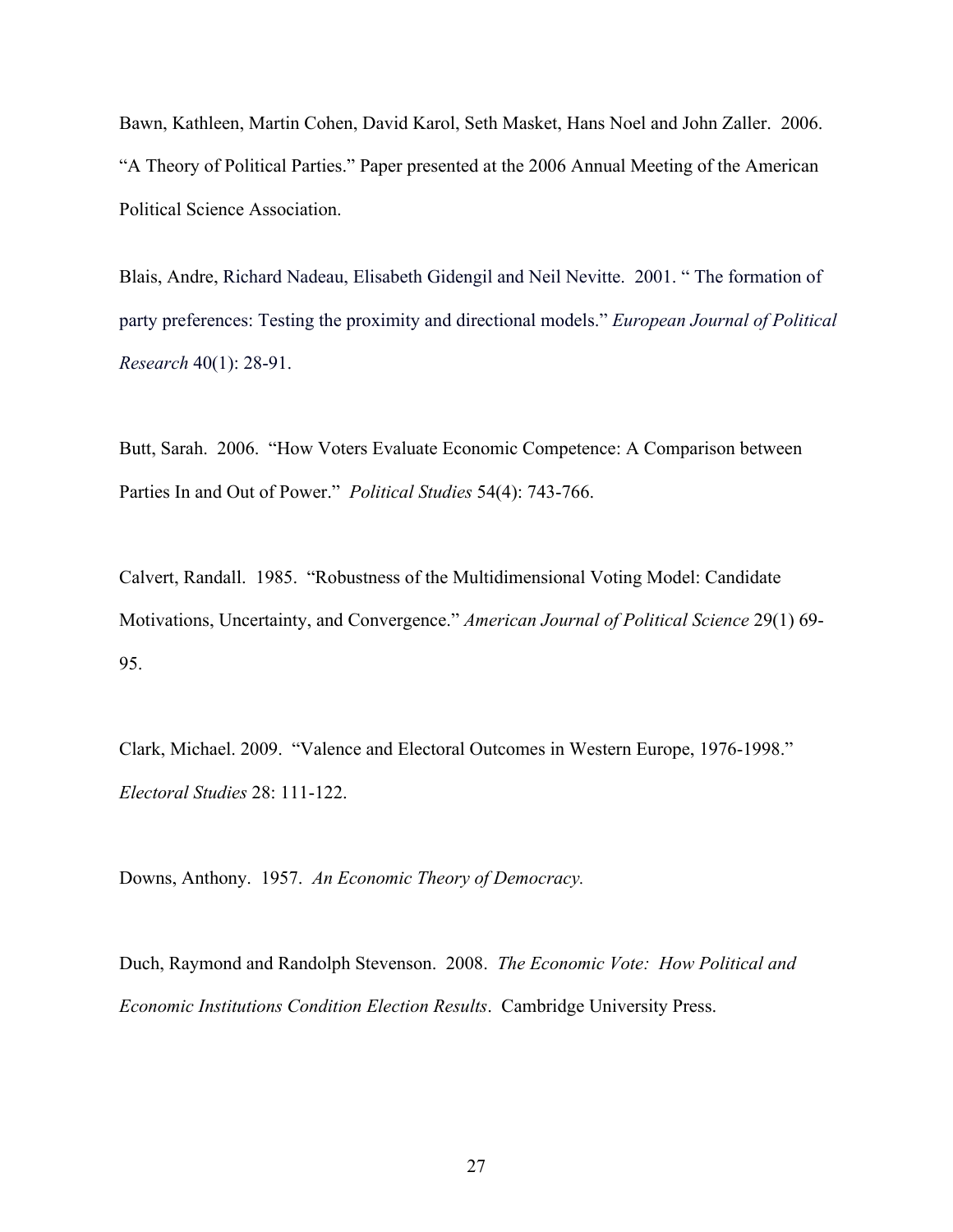Fiorina, Morris. 1977. "An Outline for a Model of Party Choice." *American Journal of Political Science* 21(3) 601-625.

Grofman, Bernard. 1985 "The Neglected Role of the Status Quo in Models of Issue Voting." *Journal of Politics* 47(1), pp. 230-237.

Hix, Simon and Michael Marsh. 2007. "Punishment or Protest? Understanding European Parliament Elections." *Journal of Politics* 69: 495-510.

Iversen, Torben. "Political Leadership and Representation in West European Democracies: A Test of Three Models of Voting." *American Journal of Political Science* 38(1), pp. 45-74

Jackson, John E. 2002. "A Seemingly Unrelated Regression Model for Analyzing Multiparty Elections." *Political Analysis* 10(1) pp. 49-65.

Katz, Jonathan and Gary King. "A Statistical Model for Multiparty Electoral Data: A Statistical Model for Multiparty Electoral Data." *American Political Science Review* 93(1) pp. 15-32

Kedar, Orit. 2005. "When Moderate Voters Prefer Extreme Parties: Policy Balancing in Parliamentary Elections." *American Political Science Review*, Vol. 99, No. 2 (May, 2005), pp. 185-199.

Kedar, Orit. 2005. "How Voters Work around Institutions: Policy Balancing in Staggered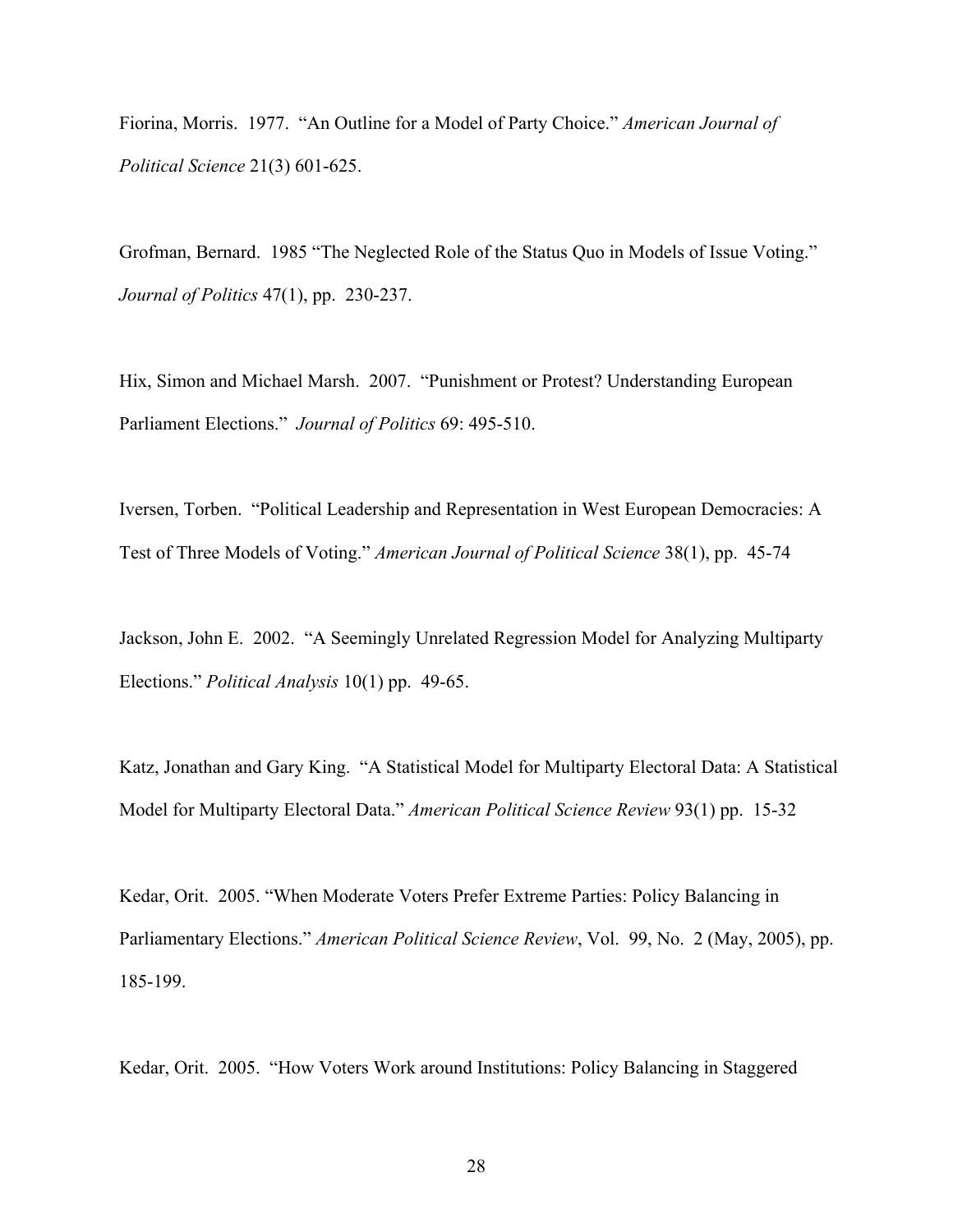Elections." 2006. *Electoral Studies*, 25(3): 509-527.

Kedar, Orit. 2009. *Voting for Policy, Not Parties: How Voters Compensate for Power Sharing*. Cambridge University Press.

Mackie, Thomas and Richard Rose. 1983. "Incumbency in government: Asset or liability?" In Daadler and Mair (Eds), *Western European party systems: Continuity and change*. London: Sage.

Meguid, Bonnie M. 2008. *Party Competition between Unequals: Strategies and Electoral Fortunes in Western Europe.* Cambridge: Cambridge University Press.

Moon, Woojin. 2004. "Party Activists, Campaign Resources and Candidate Position Taking: Theory, Tests and Applications." *British Journal of Political Science* 34(4), pp. 611-633

Norpoth, H. (1992) *Confidence Regained: Economics, Mrs. Thatcher and the British Voter*. Ann Arbor MI: University of Michigan Press.

Rabinowitz, George and Stuart Elaine Macdonald. :A Directional Theory of Issue Voting." *American Political Science Review* 83(1), pp. 93-121.

Tomz, Michael, JA Tucker, J Wittenberg. 2002. "An easy and accurate regression model for multiparty electoral data." *Political Analysis* 10(1) pp. 66-83.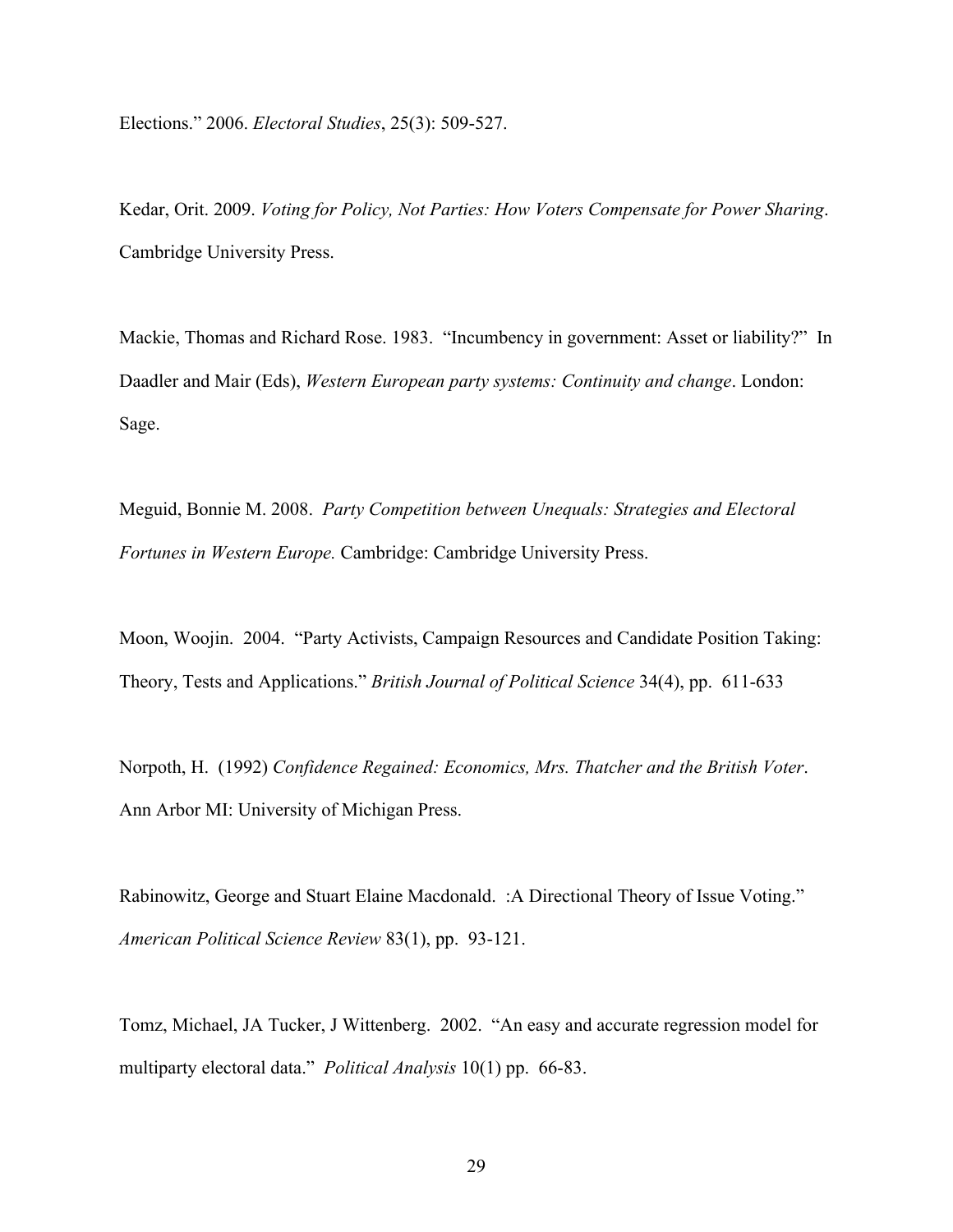Westholm, Anders. 1997. "Distance versus Direction: The Illusory Defeat of the Proximity Theory of Electoral Choice." *American Political Science Review* 91(4), pp. 865-883.

Wittman, Donald. 1983. "Candidate Motivation: A Synthesis of Alternative Theories." *American Political Science Review* 77(1) , pp. 142-15